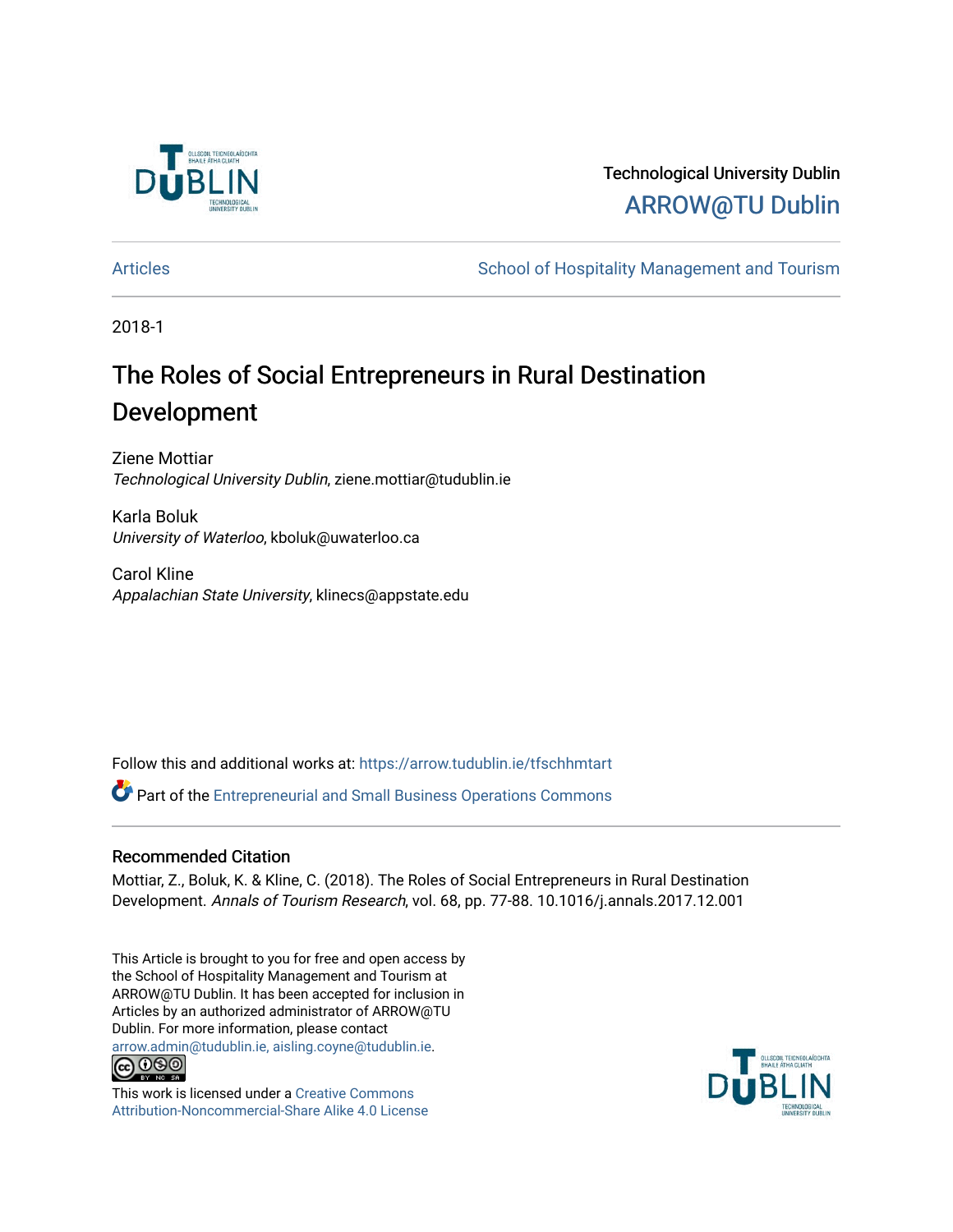## **Mottiar, Z, Boluk, K and Kline, C (2018) The Roles of Social Entrepreneurs in Rural Destination Development, Annals of Tourism Research Vol. 68 p.77-88**

## **Abstract**

This paper examines the relevance of social entrepreneurs in our consideration of rural destination development, which represents an important tool for rural revitalization. While many peripheral rural areas face significant challenges in terms of sustaining communities and attracting tourists, it is often social entrepreneurs, as much as traditional entrepreneurs, who are involved in developing new ideas, products and activities, as well as envisioning a future for the area. This study, which is based on cross-case analysis resulting from nine semi-structured interviews carried out in rural areas in Ireland, South Africa and USA, identifies key roles that social entrepreneurs play in terms of rural destination development; namely that of opportunists, catalysts, and network architects and this is used to build a theoretical framework within which SEs can be analyzed. By contributing to social objectives through these roles, the SEs have a significant impact on tourism and development in their rural areas, suggesting the importance of considering their contributions in wider discussions of rural destination development.

Key words: social entrepreneur, rural tourism, rural destination development, tourism potential, network architect

## **1. INTRODUCTION**

The focus of this paper is to enhance our understanding of the key roles social entrepreneurs (SEs) play in rural destination development and to develop a new theoretical framework as the foundation of further research in this area. As Jaafar and Rasoolimanesh (2015) note rural tourism represents a tool for rural revitalization. SEs can influence the development of rural tourism; however, literature documenting the roles they play is lacking, posing a gap in understanding the ways rural tourism is developed. Examining the roles of SEs in tourism destinations sheds light on the engagement of entrepreneurs who are motivated not only by profit, but also by social objectives. This type of academic engagement reflects pragmatic changes that are evident in rural tourism destinations.

This paper addresses gaps in our understanding of the roles SEs play in rural destination development. This was achieved through our cross-case analysis from Ireland, South Africa and USA. The objectives of the paper are four-fold. Firstly to identify if there are commonalities in terms of the roles that SEs play in rural tourism destinations, secondly to identify the roles that are played by SEs in rural tourism destinations, thirdly to examine how these roles are connected and fourthly to begin to build a framework within which the role of SEs can be analyzed. Combining findings from three geographically diverse contexts, our paper provides rich insight into the role of SEs as opportunists, catalysts and network architects in rural destinations and suggests that our rural tourism lens needs to adjust from focusing primarily on the role of communities, policy makers, and to a lesser extent entrepreneurs, to encompass this new stakeholder. Doing so will provide an opportunity to push existing boundaries and consider the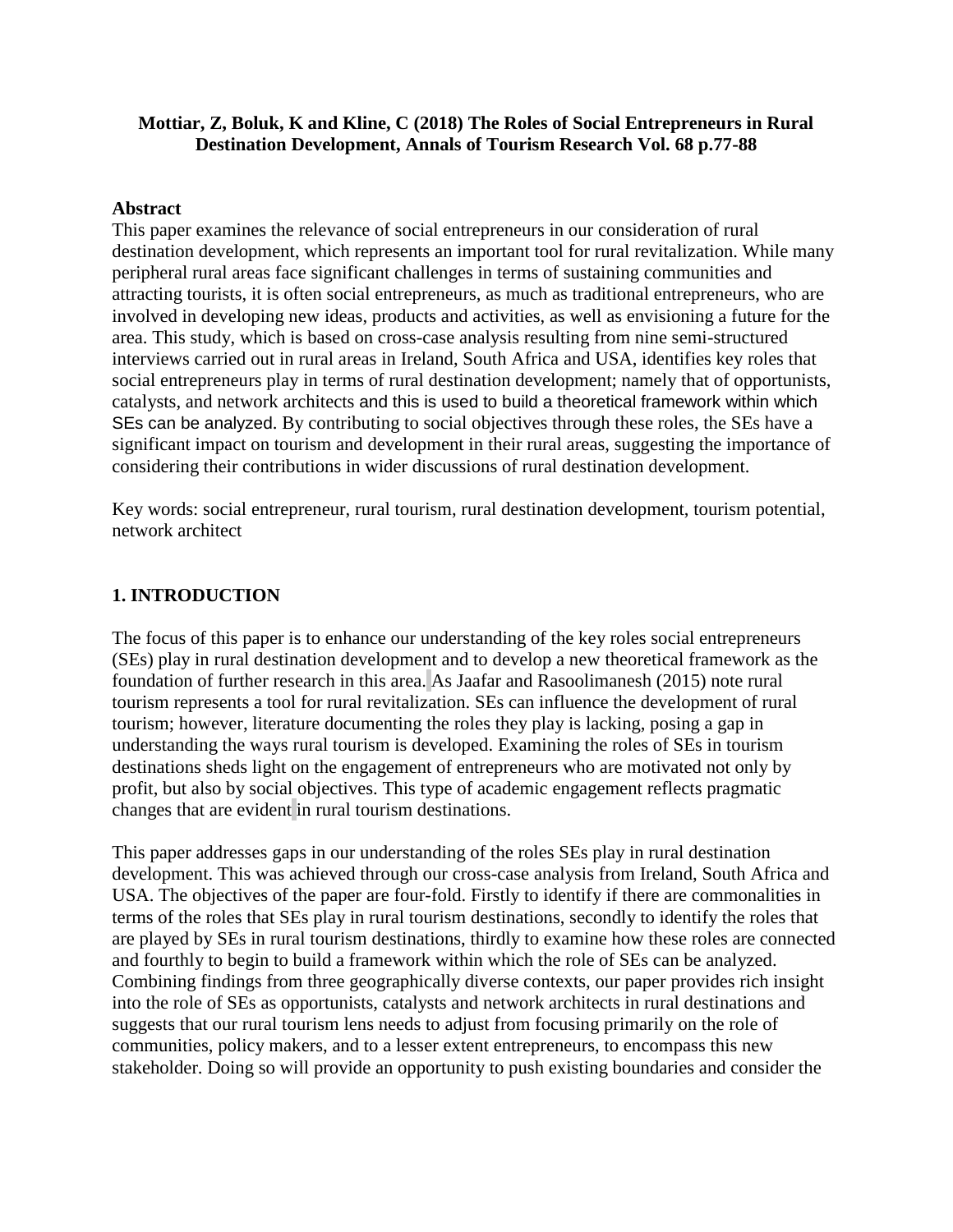role of SEs in rural tourism development. The next section reviews the concept of entrepreneurs and SEs in tourism, on which this paper is based.

## *1.1 Role of entrepreneurs in rural tourism development*

Ritchie and Crouch (2003, p. 140) highlight in their destination competitiveness model that entrepreneurs and small businesses are of "fundamental importance to the development of tourism as an industry". While the tourism industry is mainly comprised of small businesses (Lashley & Rowson, 2010), exploring their impact is absent in the literature (Power, Di Domenico, & Miller, 2017). Specifically, small businesses may cultivate strong social capital as they may act as a link between the local community and the tourism industry (Shaw & Williams, 1998). However, the tourism literature, according to Koh and Hatten (2002), has 'overlooked' the tourism entrepreneur as a player in tourism development. Recently, some scholars note the important role that entrepreneurs may play within destinations. For example, Komppula (2014, p. 361) concludes that "without innovative committed, and risk-taking entrepreneurs no destination will flourish". Ryan, Mottiar and Quinn (2012) demonstrate that the influence of entrepreneurs may continue long after the original entrepreneur is involved through the development of an environment in which entrepreneurship is encouraged and supported.

Despite the importance of entrepreneurs to destination development, the various roles they play requires investigation to shed light on how social objectives are achieved. Perhaps an obvious role is that their efforts, through product development, may attract tourists to destinations. However, the contributions of multiple entrepreneurs are less obvious and can have a combined effect, which is often greater than the impact on their own individual firms and exhibited through the formation of networks contributing to destination development (e.g., Beritelli, 2011; Tinsley & Lynch, 2008; Pavlovich, 2003). Russell and Faulkner (2004) examine tourism entrepreneurship within the framework of chaos theory and state that entrepreneurs "play a primary role both as chaos-makers and as initiators of adaptive responses to chaos induced by external events" (2004, p. 556). Entrepreneurs also act as leaders within the destination, often developing a long term vision (Ryan et al., 2012), being innovative (Weiermair, Keller, Pechlaner, & Go 2010), and identifying opportunities (Johns & Mattson, 2005). It is also notable that local social situations and environments may affect entrepreneurial strategies (Bosworth & Farrell, 2011; Kline & Milburn, 2010; Mottiar, 2015). As such, entrepreneurs tend to be deeply connected to the rural economy and the community, leading us to further consider the entrepreneur community connection and in particular, the role of SEs.

## *1.2 Social Entrepreneurs and tourism*

The existing literature echos several dominant dimensions of entrepreneurship including autonomy, innovativeness, risk-taking, proactiveness, and competitive aggressiveness (Covin & Slerin, 1989). Dollinger (2008, p.10) defines entrepreneurship as "the control and deployment of resources to create an innovative economic organization for the purpose of gain or growth under conditions of risk and uncertainty". While some literature (e.g., Licht & Siegel, 2006 ) implies the social agency of entrepreneurs such interests seem to be environmentally sensitive (e.g., heightened agency in developing economies) and thus not indicative of entrepreneurs generally. Indeed, the literature is dominated by the supposition that traditional entrepreneurs are almost exclusively motivated by self-interest; specifically in regard to maximizing profit, and an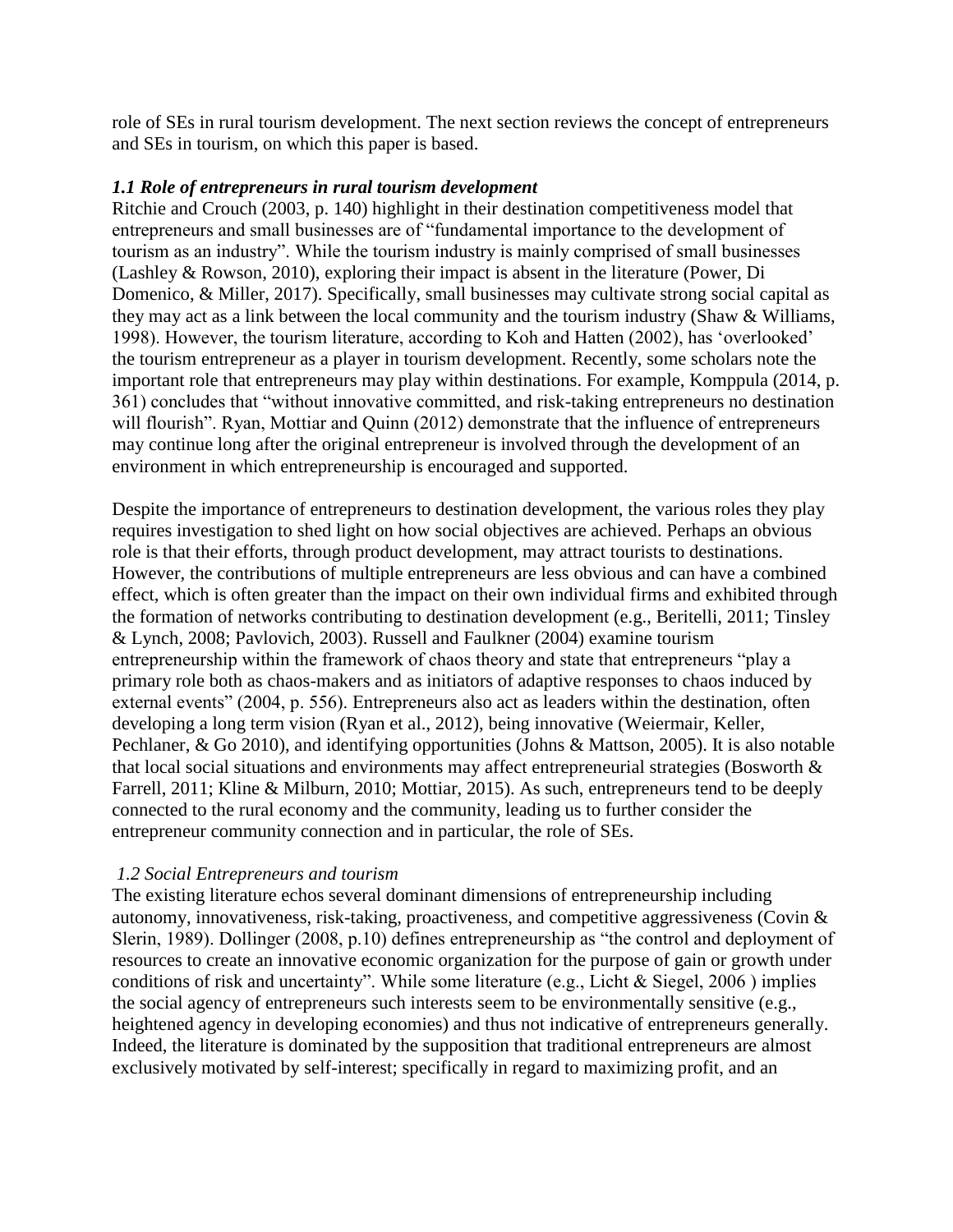individual's personal utility (Miller, Grimes, McMullen & Vogus, 2012). However, recently SEs, who are distinctively motivated by social objectives have been identified.

Although scholars have yet to determine one single definition, it is accepted that social entrepreneurship (SE) is "an innovative, social value-creating activity, that can occur within or across the non-profit, business or government sector" (Austin, Stevenson, & Wei-Skillern, 2006, p.2). As such, SEs may consciously pursue social and/or economic objectives. Dees (1998, p.4) suggests SEs "play the role of change agents" […] "by creat[ing] and sustain[ing] social value", "relentlessly pursuing new opportunities" serving a social mission, continually innovating, adapting and learning, and "exhibiting heightened accountability". The range of explanations in consideration of who social entrepreneurs are, how they are motivated, and what they are capable of suggests that research contributing to a typology of SEs may aid in our understanding.

Enhancing well-being (Perrini, 2006) via focusing on social agency, and accountability is what distinguishes SEs from traditional entrepreneurs. Furthermore definitions of success are variant, traditional entrepreneurs seek profit maximization whereas SEs prioritize social impact and draw on revenue streams in order to ensure financial sustainability. Examples of social entrepreneurs spanning environmental, and/or social interests include Cicely Saunders who started the hospice movement, and Mohammad Yunus who started micro-financing to a group of women in a Bangladesh. The purpose of this paper is to explore the roles of SEs in driving rural destination development, and where possible, discover patterns toward the development of new frameworks or theory.

Different types of SEs have been identified in the literature including resourceful key actors, heroic individuals (Nicholls, 2010), and those interested in "'put[ing] something back' into society" (Thompson, 2002, p.414), aiming to create social change (Dees, 1998). Personal motivations of SEs reflect one's "voyage of self-discovery and […] drive by a cause (Thompson, 2002, p.414). The primary focus of SEs to make a social contribution perhaps explains the positive light in which the research presents these individuals. SEs encompass a variety of individuals with different backgrounds and in some cases, the social objectives are their only motivation, whereas in others, such objectives parallel profit interests. The shared commonality is a desire to achieve social objectives.

Research on SEs has gained traction among a variety of business fields yet, interest among tourism scholars has been slow to develop. The insurmountable behaviours and practices in the tourism industry globally highlight the imperative for sustainability thinking (Boluk, Cavaliere & Higgins-Desbiolles, 2017). Sustainability discussions in tourism highlight opportunities for considering the role of SEs (Ergul & Johnson, 2011). A SE keyword search carried out in July 2017 among top tourism journals revealed only one publication in *Annals of Tourism Research* (Kimbu & Ngoasong, 2016) and *Tourism Management* (Altinay, Sigala, & Waligo, 2016). Kimbu & Ngoasong's (2016) research details the critical role of women SEs in Cameroon, who combine social transformation and commercial goals while promoting local development. Altinay et al.'s (2016) research used Guludo Beach Lodge in Mozambique as a case study, identifying strategies associated with resource mobilization leading to social value creation, including stakeholder involvement and collaboration, relationship development, and local community empowerment.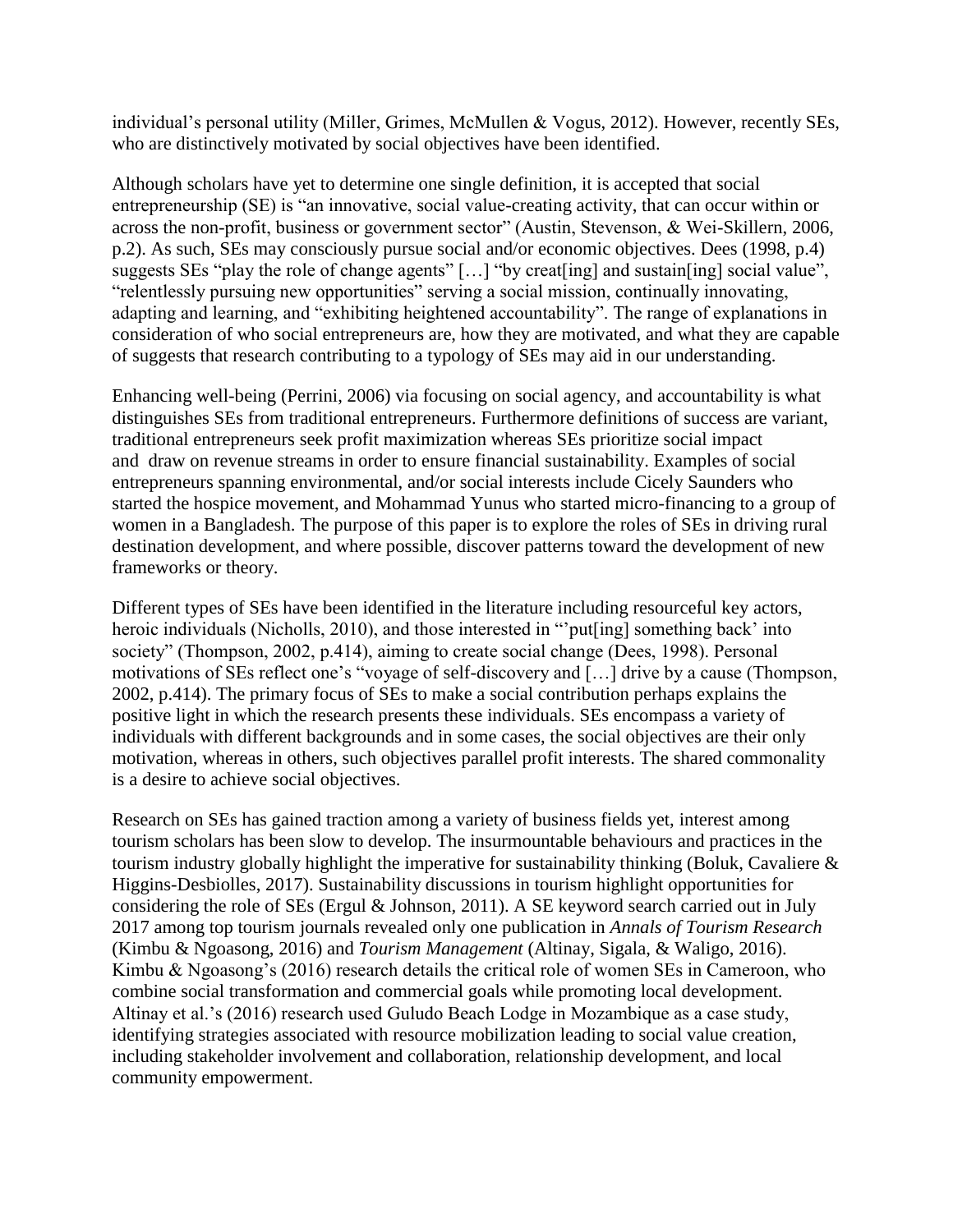Recent interest in SE and tourism is evidenced in a special issue in the *International Journal of Contemporary Hospitality Management* (Okumus, Chen, Barber, Chan, & Legrand, 2016) and an edited volume on *Social Entrepreneurship and Tourism* (Sheldon & Daniele, 2017). To date, much of the emphasis has been on identifying the motivations of SEs (e.g., Boluk & Mottiar, 2014), their behavioral traits (e.g., Vasakarla, 2008), and their involvement in social and economic development (e.g., Alegre & Berbegal-Mirabent, 2016; Boluk, 2011). Recently, Sigala's (2016) research, focused on the generation of social value in SE, determining three capabilities: network structure, market practices, and market pictures. In order to further and deepen our understanding of SEs it is important to consider how SEs affect our consideration of tourism (Mottiar & Boluk, 2017). Specifically, our research employs a comparative cross-case analysis to explore the roles of SEs in achieving social objectives in rural development. According to Ketokivi and Choi (2014, p. 232) in their essay "Renaissance of case research as a scientific method," three different methodological approaches to case research exist: theory generation, theory testing, and theory elaboration. In this regard, we are engaged in early theory generation regarding rural SEs.

## **2. MATERIALS AND METHODS**

### *2.1 Overview of methods*

The methodological approach adopted relies on cross-case analysis of qualitative research that was undertaken in three separate case studies. The geographical reach of the data provides insights into experiences in very different contexts, and yet identifies similarities that offer understanding into the roles SEs can adopt. The three destinations under consideration include: Kerry in the west of Ireland, the Eastern Cape in South Africa, and Chatham County in North Carolina, USA. All three locations represent rural areas that are utilising tourism as a way of leveraging growth and sustainability for local communities and economies.

Within the social sciences, cross-case analysis or multiple case analysis has been used since the 1960s as an approach for building theory. Employing the data from cases, along with previous literature and researcher experience, allows for the development of a testable, reliable, and valid theory. Eisenhardt and Graebner (2007) note: "A major reason for the popularity and relevance of theory building from case studies is that it is one of the best (if not the best) bridges from rich qualitative evidence to mainstream deductive research. Its emphasis on developing constructs, measures, and testable theoretical propositions makes inductive case research consistent with the emphasis on testable theory within mainstream deductive research" (p. 25).

Cross-case analysis has been employed in tourism and hospitality studies, but not widely. Andersson, Carlsen and Getz (2002) performed a cross-case analysis of family business goals in hospitality and tourism in Australia, Canada, and Sweden. Their study also explored aspects of rural tourism entrepreneurs, but focused on the family unit, and in particular, family business goals. This method revealed "striking similarities" regarding "lifestyle considerations, location preferences, and uncertainty over disposition of the businesses" (Andersson, et al., 2002, p.89). In 2014, Ainley and Kline used interpretative research approaches to explore agritourism among Canadian and American operators. The authors noted that "discussions between [them] provided additional depth to each of their studies" and "the reflexive collaboration was a significant factor in supporting what each author was finding in their own individual study" (p. 410). Hegarty and Przezborska (2005) compared rural tourism cases in Ireland and Poland to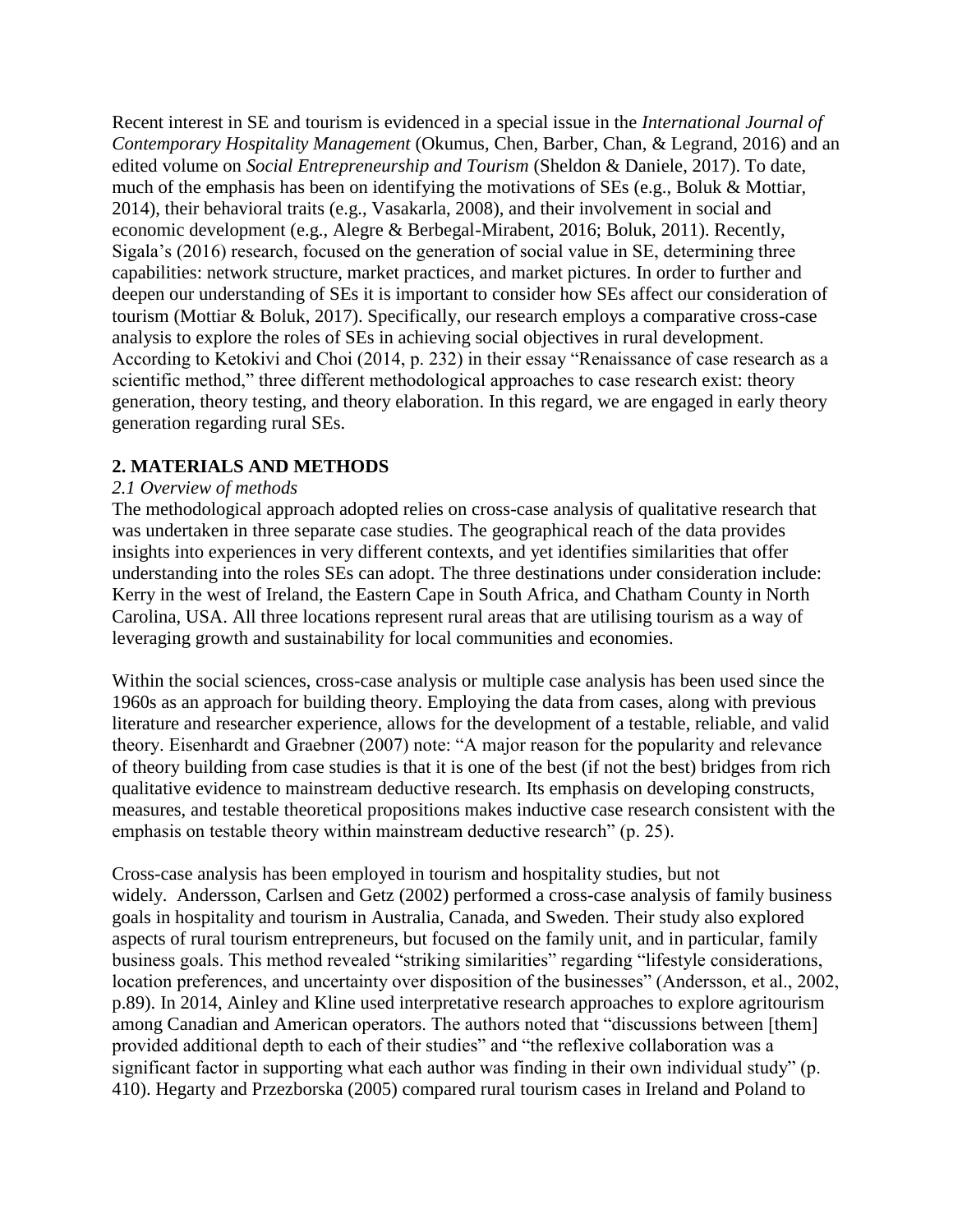outline the similarities and regional differences in rural development policy, available resources, and operator motivations. These collaborations across borders provide insight into patterns and depth to understanding differences within complex development scenarios.

## *2.2 Overview of cases*

The first case is in County Kerry in the South West of Ireland. The fifth largest County in Ireland, Kerry has a population of 147,554, (Central Statistics Office [CSO], 2016). County Kerry is reliant on tourism and receives the highest number of visitors in Ireland after the cities of Dublin, Cork, and Galway. While the number of tourists visiting Kerry remains high, and the town of Killarney is a key attraction, the other more rural villages in the county rely on innovative strategies to increase their attractiveness. This study focuses on two such villages; the first is Ballydavid, which has a population of 433 people (CSO, 2016). This small village is in a Gaeltacht area (mainly Irish-speaking area). Key attractions are 'uncommercialised local culture' [\(http://www.dingle-peninsula.ie/ballydavid.html\)](http://www.dingle-peninsula.ie/ballydavid.html), walking areas, and beaches. Killorglin is a small village with a population of 4,373 people (CSO, 2016). It is famous for its 400 year old annual *Puck Fair* held in August whereby a goat is crowned king and reigns over the village for three days. The fair includes music, storytelling, dancing, a horse show, and family activities, and is used as a base for tourists who are visiting the Ring of Kerry scenic driving route [\(http://www.kerryguide.com/killorglin/\)](http://www.kerryguide.com/killorglin/). This case focuses on three SEs within these two villages who have used entrepreneurial skills to enhance community cohesion and an entrepreneurial approach to address a local issue. Their clear social objectives have had an impact on tourism in the area. Their roles became apparent in research conducted to investigate the social impacts of *The Gathering* (Mottiar, Quinn & Ryan 2014), a national tourism-led initiative that took place during the recession in 2013 and was aimed at encouraging Irish diaspora to visit Ireland.

The second case focuses on three tourism SEs along the Eastern Cape of South Africa and affiliated with Fair Trade Tourism (FTT), a non-profit organization that emerged in 2002 with the purpose of promoting equitable and sustainable tourism development in South Africa, Mozambique, and Madagascar (Boluk, 2015). Specifically, FTT businesses (including lodges, backpackers, hostels, tourism activities such as cruises, wildlife sanctuaries, paragliding, sanctuary/canopy tours, shark projects, golf clubs, educational tours) focus on the inclusion of marginalized communities previously disadvantaged during the apartheid rule from 1948-1994, prioritizing shared decision-making and black empowerment. The assets of the Eastern Cape include two major airports, agricultural farming land, private game reserves and all-terrain trails, more than a dozen national parks, numerous beaches, and access to the ocean appealing for adventure tourism activities such as surfing. Case data were purposively collected between May 2008 and March 2013 involving two field visits to the destination. Three tourism SEs are highlighted from two accommodation providers Bulungula Lodge and Coffee Shack, and one tour company Calabash Tours, each are focussed on the social objective of effecting societal change in terms of exclusion and marginalization

The third case is based upon Chatham County, a central county in North Carolina, located on the east coast of the USA. Chatham County is located within an hour's drive of cities that represent approximately one million in population; however, the two largest within the county have populations of ~8,000 (Pittsboro) and ~4,000 (Siler City) (Chatham County, n.d.). The Pittsboro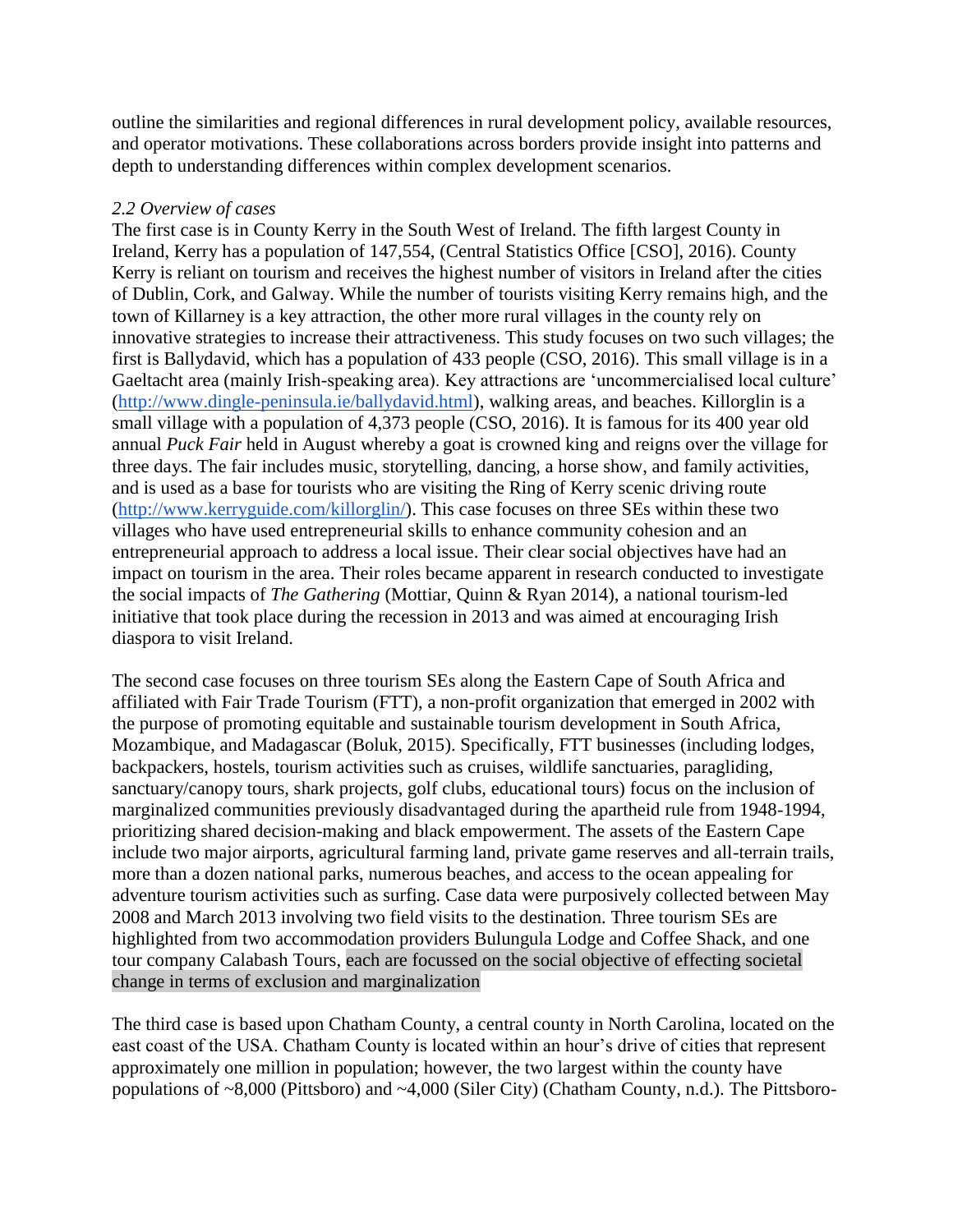Siler City Convention and Visitors Bureau [PSCCVB] is a one-person office, run by its founding director, Neha Shah. The county's assets include biking and hiking trails, birding opportunities, local eateries and pubs, agritourism farms and public gardens, historic sites, a vibrant arts scene, the Abundance North Carolina multi-use complex comprised of micro-enterprises, farmland, small meeting space and the non-profit offices that coordinate the property; and Fearrington Village, a Relais & Chateaux resort and spa (PSCCVB, n.d.). The Chatham case study focuses on culinary tourism and the SEs who have worked to incrementally build this brand. Case data were collected on an on-going basis from June 2011 to June 2016 as the destination evolved. SE's from three organizations will be highlighted: the PSCCVB, Abundance North Carolina (ANC), and Angelina's Kitchen. The leaders of these organizations (Neha, Tami, and Angelina, respectively) have been instrumental in addressing social issues by calling attention to the needs of the community, namely general economic enhancement in the small business sector, assistance for small farmers, access to healthy food options, environmental protection amid growing development, and community initiatives that showcase the culture and personality of Chatham.

The three case studies relied on qualitative data drawn from in-depth semi-structured interviews (Table 1), as well as archival documents, websites, and observations. The data were originally collected for separate projects by independent researchers; however, each of the projects focused on entrepreneurs and entrepreneurial activity within community-based tourism destinations. Each sample was purposively selected based on our research intent - to identify the roles of SEs within rural destination development - therefore providing an opportunity to compare and contrast the roles SEs played in three settings. Data from a total of 9 informants supports the insights within the study. There are multiple levels of analysis within the current study: destination (community), organization (firm), and individual. While there is considerable cultural variation within the tourism product mix at each destination, the locally-controlled, community-focused experiences crafted at each provide a thread of continuity among the three cases.

#### *Insert Table 1 about here*

#### *2.3 Case analysis*

Ketokivi and Choi (2014, p. 234) remind us that "the premise in theory-generating case research is that in the context of the specific research question and empirical setting, explanation (theory) derives from exploration (analysis)." We began the analysis with each researcher extracting themes from her own study and subsequently, reflexively discussing the themes with one another. This stage of the research was addressing our first objective to examine if there were similarities in terms of the roles of SEs in different rural tourism destinations. As we combed through our transcripts, we looked for roles, functions, activities, motivations, and behaviors undertaken to develop tourism and/or to generate positive externalities for the community or for community member groups. As discussed above, the literature on entrepreneurs and SEs is diverse - and addresses each of these five broad areas. By exploring our transcripts with these elements in mind, we were able to identify that there were commonalities and we then created individual themes that were sharpened and clarified into "roles" to address the second research objective. These five elements were used to frame our investigation within and across the cases and led to the framework we have developed in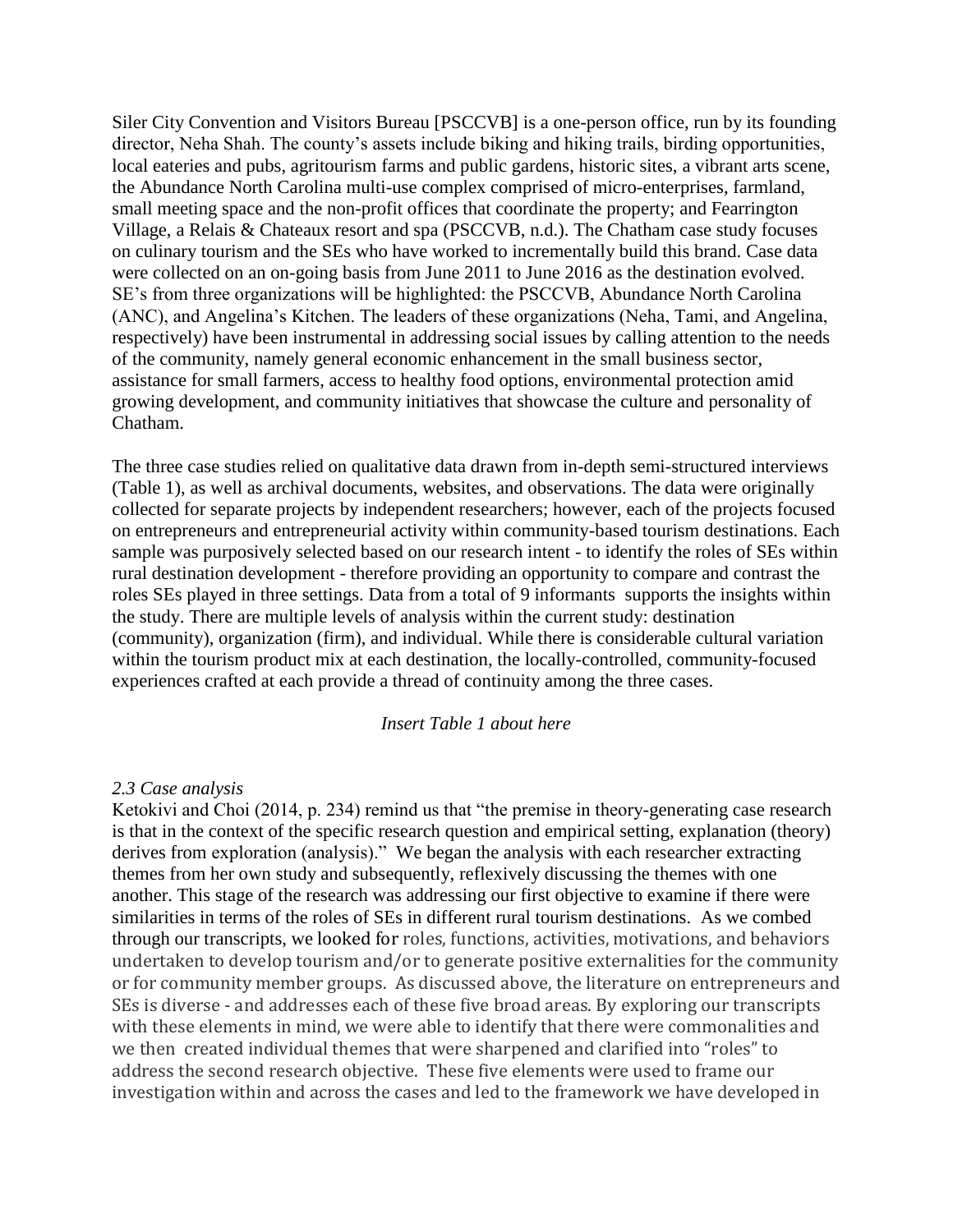figure 1. Our initial discussions on themes, issues, and individual cases took place via Skype and email over the course of 14 weeks.

This process led to the development of a conceptual framework that included two roles identified within the collective data. Our knowledge of the tourism entrepreneurs' literature in particular also informed this framework. As we dissected the data to analyze these roles in the individual cases, an additional role was revealed in one case and then identified in the others. Following extensive debate consensus was then found regarding this construct. We then engaged in an iterative process of comparing constructs with data. This was performed with simultaneous conversations via email but also within a Google document in which the findings were generated collectively, commented upon, and cross-edited by all three researchers. Shorter comments were handled within the document, while longer "conversations" were held over email. We took care to discuss data of "atypicality", as well as consensus (Stake, 2005). In this way, we sharpened the constructs by (1) refining the definition of the construct and (2) building evidence that supports the construct in each case (Eisenhardt, 1989).

The cross-site tactics of analysis included reviewing each other's texts, questioning one another about each other's data, re-interpreting one another's informants' intentions, and providing insights into each other's data from an "external" perspective. After approximately 20 weeks of this, it was clear that our constructs were sound; however, the amount of data was not manageable. The unanimous decision was made to reduce the number of informants portrayed within this narrative to the nine included here, which highlight a broad swath of content across the three destinations, that illustrate the three identified roles of SE in rural destinations. The inductive nature of this research meant that over the total 15 month period of extensive and continual analysis and cross comparison, the constructs underpinning the roles of SEs were not only identified but as Eisenhardt (1989) noted, the cross-case approach has resulted in insightful findings that inform our understanding and form the basis of theory building on this topic.

## *2.4 Findings and Analysis*

This research identifies three key roles played by SEs within the development of rural destinations. In each of the three cases the SEs have specific social objectives, in some cases they relate to tourism but in others achieving these objectives have had an impact on the rural tourism destination. These SEs are the people who often identify tourism opportunity in the first instance, play a key part in advancing local networks, and develop common goals and visions among the local community. Within the remaining space, we demonstrate how each case from different destinations supports the three constructs. As Eisenhardt and Graebner (2007, p. 29) warned "the challenge in multiple-case research is to stay within spatial constraints while also conveying both the emergent theory that is the research objective and the rich empirical evidence that supports the theory."

## *2.4.1 Opportunist*

Our data collectively revealed that SEs act as opportunists, as they often identify the potential that tourism has for a rural destination. For many rural economies primarily based on agriculture, the move to tourism is often a result of the difficulties in sustaining communities on agriculture alone. In peripheral areas, geographic isolation compounds such difficulties, posing a challenge in the development of alternative industries. The first step in the shift towards tourism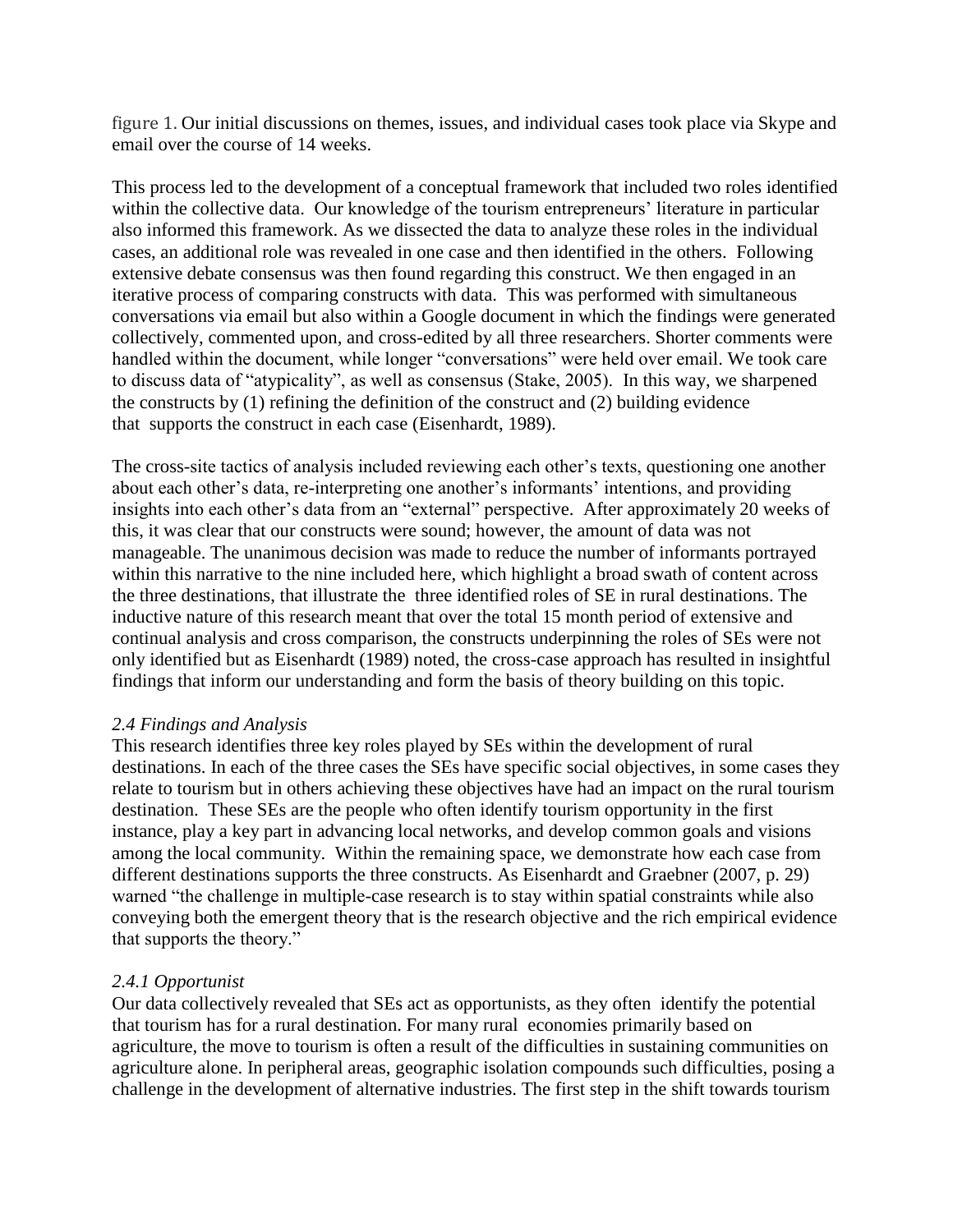can be taken at an individual level as business people and new entrepreneurs move into this space, at a policy level as local government and tourism bodies implement strategies to encourage the development of tourism, and at a destination or community level as individuals identify the potential (Russell & Faulkner, 2004; Wilson, Fesenmaier, Fesenmaier & Van Es 2001). Across the three cases, it is evident that the SEs identify opportunities that tourism could create, both in terms of the destination and achieving their own social objectives.

The omnipresence of poverty along the Eastern Cape provides a practical backdrop for innovative responses to addressing scarcity via tourism. All of the South African informants highlighted an inability to disengage with inequality in South Africa. A realization of the SE role emerged from a combination of travelling, activism, and political engagement. Demonstrable compassion was articulated by one rural tourism SE when he said in reference to responsible tourism "this is something that everyone should be doing, it's just a natural thing" (David, Coffee Shack). Building on a natural inclination to engage with poverty, Paul identified a resolve for "creating a tourism culture in the township to volunteer". Specifically, Paul identified ways to meaningfully embed tourism within the community. For example, "We want to make sure we can serve the communities the best way we can". One way of serving the communities Paul put forth was the introduction of volunteer experiences:

*We deal with a lot of people who are 50 plus, and they want to come and work for a month […] from 8-4 […] the sense of reward they get from this, they could have taken a cruise for the same amount of money […] they say that they learn so much from the communities* (Paul, Calabash Tours).

Calabash was the first business certified as a Fair Trade volunteer tourism business in 2006, with the primary concern to make tourism work for the local community, following the interest visitors had in making a contribution to the township. Similar sentiments were shared among the other South African SEs in terms of the unique opportunity their businesses offered visitors with an interest in experiencing a responsible community based tourism business model which encompassed "70-80% of the business" (at Bulungula Lodge). Further to providing socially responsible experiences, David articulated the potential of attracting tourists to their rural village as a way to gain perspective and "bring about deeper meaning" (Coffee Shack). Accordingly, there was an understanding that attracting travelers to their remote locations provided an experience that western travelers were seeking. Thus, their geographic context could be regarded as an opportunity that the SEs recognized in terms of tourism potential.

In many rural areas, local events are organized with the social objective of creating community cohesion but such events may also attract tourists. An example is *The Spud Mór Festival,* which has operated since 2010 in Ballydavid, an extremely rural area in west Co. Kerry. This is a potato growing competition started by John in 2009 that has grown each year and now includes eight communities. Each has its own local organization and the winners from these local competitions, which usually occur over 3-5 weeks during the summer, then become finalists in Ballydavid. The focus on social objectives is clear, according to John:

*the goal is very basic, it is to have something to get local communities more outward looking and have a period mid-summer when they mix with people they may not have seen since this time last year. It also encourages people to grow [food] and to become more health conscious*.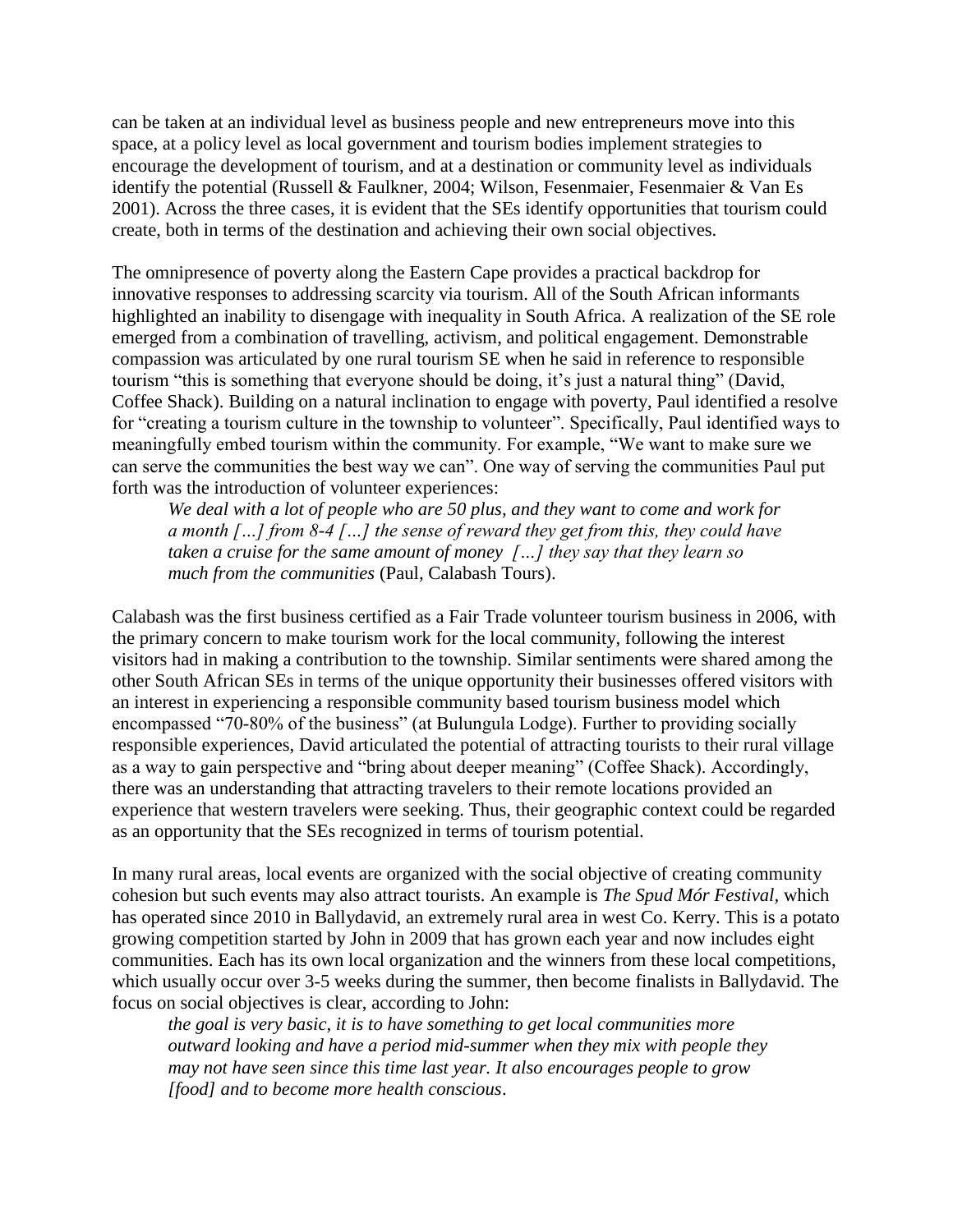In 2013 it "became quite a different festival" as the committee decided to see how "we could make the festival available to strangers [...] which wasn't on our agenda before". This was a deliberate decision as the festival became part of *The Gathering,* with the key objective of attracting more tourists to the area. At this point, John said

*we reviewed what we had and what we could make of it, a more formal committee was established, planning for the event began earlier and the events were scheduled within a single week to make it more attractive for visitors. Furthermore, additional events were added to the program*.

This shows an identification of the tourism potential of what heretofore had been a local community event. Interestingly, John suggested that this resulted in additional work and associated costs, and they have not taken this approach in subsequent years.

As John clearly stated, *An Spud Mor* is "very much targeted at local communities - a byproduct is the impact on tourism", nonetheless, the festival is gaining significant media attention. Each year there has been a media presence with RTE (Ireland's national broadcaster), BBC, BBC Good Food and a US food channel all creating programs and features on the festival. Such marketing "has a huge impact on tourism" (John). The local tourist office also promotes the festival to visitors in the area. As the tourist information officer notes, it is a local festival but "it is unique and gives people an insight into what really goes on here" and tourists like that. It is clear that the SE mission is not to create a tourism product, but by attracting national and international attention, there is an impact both in terms of strengthening sense of community and connectedness and in terms of enhancing the tourist experience and establishing the area as a potential destination in the minds of an international audience.

In Chatham County, Neha, the Director of PSCCVB, has guided would-be business owners and tourism entrepreneurs to develop experiences and services that correspond with the county's identity. Accordingly, she has witnessed incredible growth in the diversity of her tourism product mix. She notes "the last decade has shown increased opportunities for farms to offer more product to aspiring and established chefs seeking to appeal to the high demand for local food, fresh ingredients, and creative cuisines". As the sole person responsible for the tourism office, Neha has been in the unique position to understand the county's tourism potential, identity opportunities, formulate strategies to differentiate it from competitors, and creatively draw on the pockets of burgeoning innovation in the county to develop 'product' and build the county's brand. Fifteen years ago, Neha recognized the potential in the county's raw assets, and unlike some of her peers in other rural areas of North Carolina who focus only on the marketing of finished product, she builds momentum by working with stakeholders one by one, helping them to develop their niche in the larger vision.

Angelina is founder of Angelina's Kitchen, a farm-to-table restaurant that serves healthy, affordable, seasonal, and local food to residents and visitors to Chatham County; she also caters events both inside and outside of the county. Angelina noticed that the farmers in the county were growing exceptional product but the residents did not "know how to use food—pumpkins even are 'on the edge' and can be used [in dishes] beyond pumpkin pie." She went on: "so the collards, sensopai, and other produce—people were asking about how to use these, so I decided I would cook for everyone (residents and tourists)…I'll open a restaurant!" Angelina started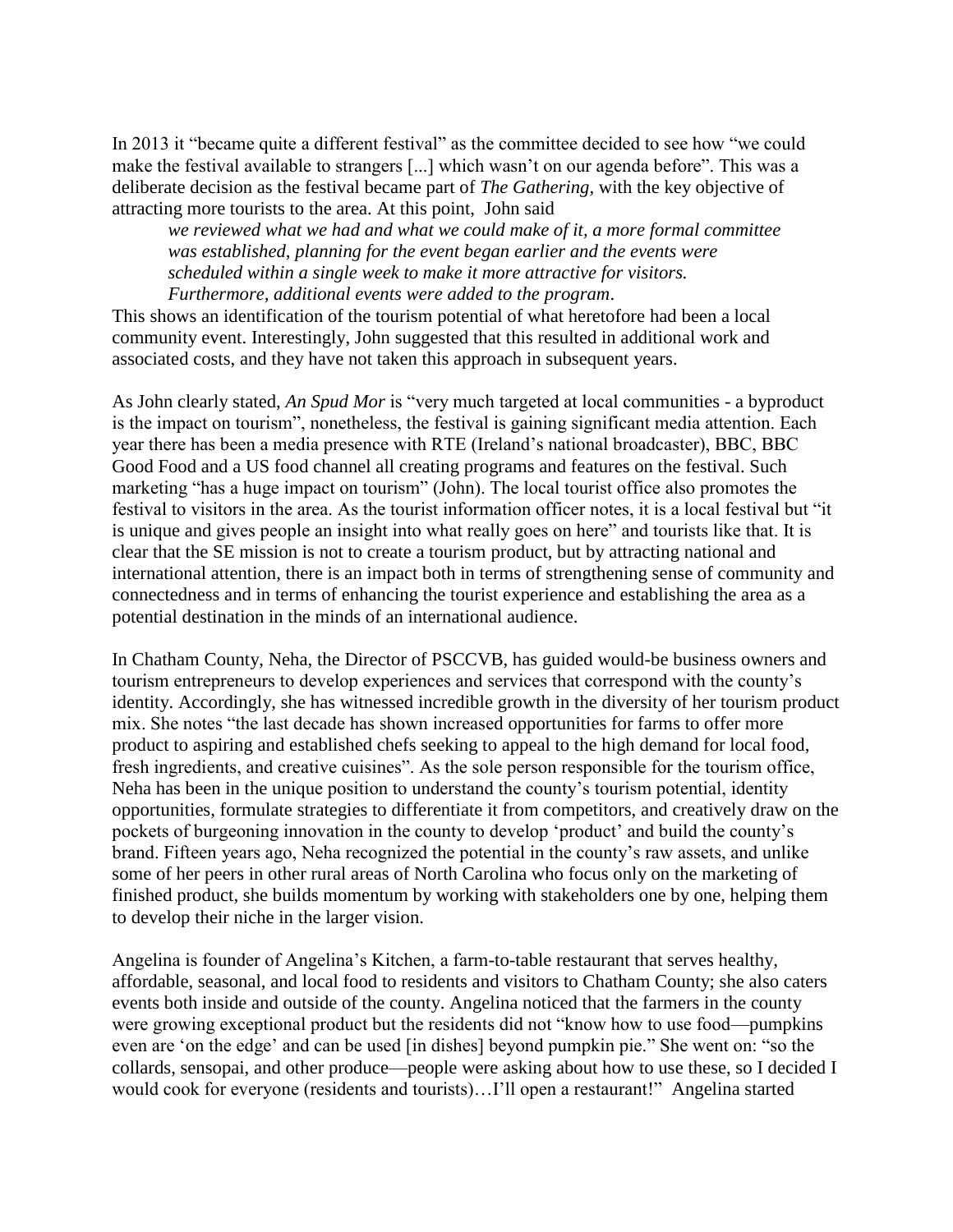*Angelina's Kitchen* as a take-out and catering operation in early 2009 and transitioned to incorporate a sit-down space two years later. Angelina's and John's intent includes enhancing public health and farmers' livelihoods through their work:

*We have a social bottom line—we're contributing to the community and I've been doing cooking classes with kids and adults [...] we pay extra for the environmental products. It's a green practice, of many, that we employ. We have all eco-friendly forks, spoons, knives [...] We compost, feed the pigs with our stuff. Kids get involved and it goes from there—in the schools, at home, etc.*

The different cases similarly reveal that SEs actively identify tourism opportunities and, in some cases, contribute to the growth of tourism in their areas. Nonetheless, this role is complex. In the case of Paul in South Africa, attracting tourists via volunteering was clearly part of the mission of his entrepreneurial activities, whereas for John in Ireland and for Angelina in the USA, tourism was simply a by-product of his/her social objective, which was to facilitate community interaction by encouraging people to grow their own food (for John) and enjoy the bounty of locally grown produce (for Angelina), rather than something they initially set out to achieve. For Neha, in Chatham, she did not create a product herself, but her actions encouraged and helped others in the destination to identify tourism opportunities. Accordingly, the cases reveal that the role SE's play in terms of identifying tourism potential can range from being the tourism provider, to accidently attracting tourists as a result of their activities, to highlighting tourism opportunities that others may avail of. It is important to note that we do not argue that these examples are exhaustive; it is likely that research in other destinations would identify other ways that this role is played by SEs. However, we do argue that SEs do have a role in identifying opportunities and contributing to tourism potential in destinations.

#### *2.4.2 Catalyst*

As Haven-Tang and Jones (2012, p.28) note, "rural tourism destinations have often developed through disparate means, lacking a coherent rural destination development strategy". They also note the importance of the involvement of local communities "to drive these policies forward" and increase the chance of success, and in this regard, highlight the importance of the nexus between leadership and followership. The catalyst for developing a vision may result from, for example, a national economic crisis (Gorman & Mottiar, 2015), a funding scheme (Haven-Tang & Jones, 2012), concerns for enhanced equity and community involvement (Boluk, 2011), or the decline of a local industry on which the community was dependent (Jordan, 2015). McGehee, Knollenberg and Komoowski (2015) also observe the important role of leaders in rural tourism development and the impact that their bridging and bonding social capital attributes can have on the destination. In the cases, we also see that SEs play a role in terms of acting as catalysts to develop a collective vision in rural tourism destinations. Notably, none of the visions developed by SEs in our cases were carried out in isolation; rather, each SE plays a role in facilitating the development and/or implementation of a collective vision.

For some of the SEs in South Africa, their certification via FTT provided complementary alignment for what they considered possible in South Africa's democracy post-apartheid. Specifically, the principles of fair trade around fair wages, working conditions, distribution of benefits, equality, democracy and respect for cultures seemed to coalescence into a collective vision for an improved and integrated South Africa reliant on mutual support. At the local level,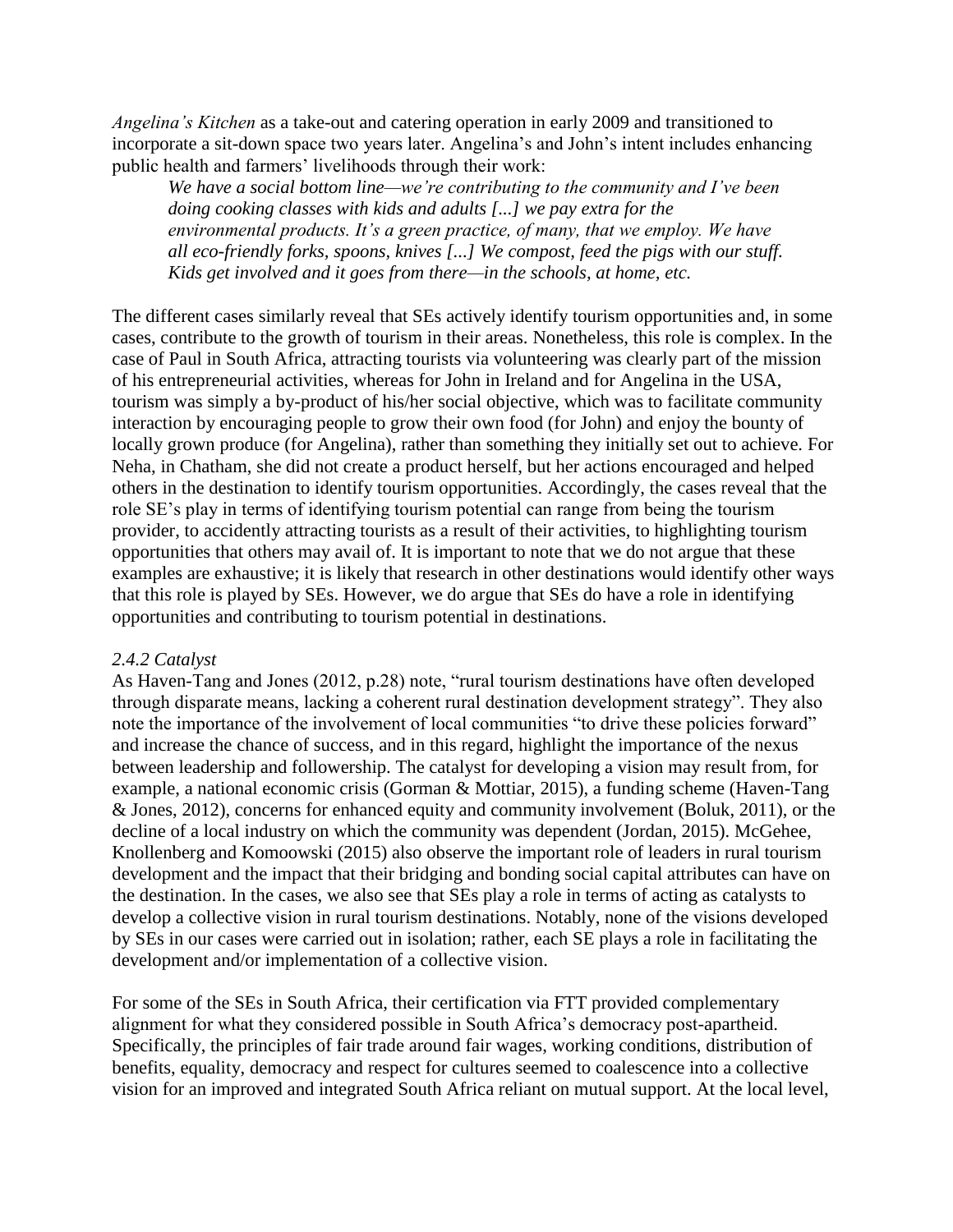this vision was implemented by the SE who determined a fundamental goal and take home message for those visiting. For example, one SE stated: "A place like Bulungula really does benefit South Africans more than anyone […] and hopefully gives people a little taste of what is possible in terms of you know just getting along" (Dave, Bulungula). This same SE highlighted an aligned vision of FTT: "there is a bigger mission going on here [...] focusing on responsible community based tourism […] fair trade is becoming the label that defines responsible travel [...] and businesses that are accredited run on those principles." Solidifying one's vision and commitment to the guiding principles driving FTT was articulated by another SE when he said "sometimes being part of organizations like this is to be part of the bigger picture" (David, Coffee Shack). As such, being part of a collective, with a broader mission to contribute to and create social change was important. However, it was also evident that improved efforts were required by FTT to ensure that South African stakeholders (such as the government) were familiar with the brand so that the value created was understood and supported, enhancing value possibilities.

Further to the primary vision of FTT supporting the collective interests of the SEs, Paul from Calabash highlighted the ability for FTT to strategize: "they are sharp in terms of picking up on what needs to happen next." He further stated:

*The goal of FTT for the next few years is to engage more with transformation issues outside of certification, the certification is established […] and now they are going to get involved in other projects that will help with establishing community owned tourism products. This is what we are doing. This is what other businesses need to do. FTT gets it.*

As exemplified in the above quotations, the South African SEs highlighted their mutual interests in leading by example, and demonstrating what is possible in the country's new democracy. The goals of each SE aligned with the overarching vision of FTT, which created a space for mutual engagement and opportunity to align visionary sustainability interests. Furthermore, the support of a progressive organization such as FTT has supported the change making capability of the three SEs. Thus, the examples demonstrate the important role individual SEs may play in acting as a catalyst and giving life to a collective vision.

In Chatham County, the very nature of Neha's job puts her at the centre of economic and community development activity. Working together with other county government employees, private businesses, non-profit organizations, and elected officials, she cultivates a common understanding of future tourism directions. As societal taste shifts and trends emerge, she determines ways to align the goals of tourism stakeholders with budding possibilities. Neha explains

*Since its inception, the PSCCVB has recognized the value of the agricultural landscape of the county. The significance is vast, the ongoing relationship with local farms, farmers, agribusiness connects of all realms simultaneously with new and experienced chefs, caterers, food and drink entrepreneurs. The best outcome must come from working with as many of these groups and individuals, one-onone and in joint collaborations--marketing the individual business, working with the food council, creating trails to link complementary businesses, and innovating new ventures when appropriate, which is often in this growing environment*.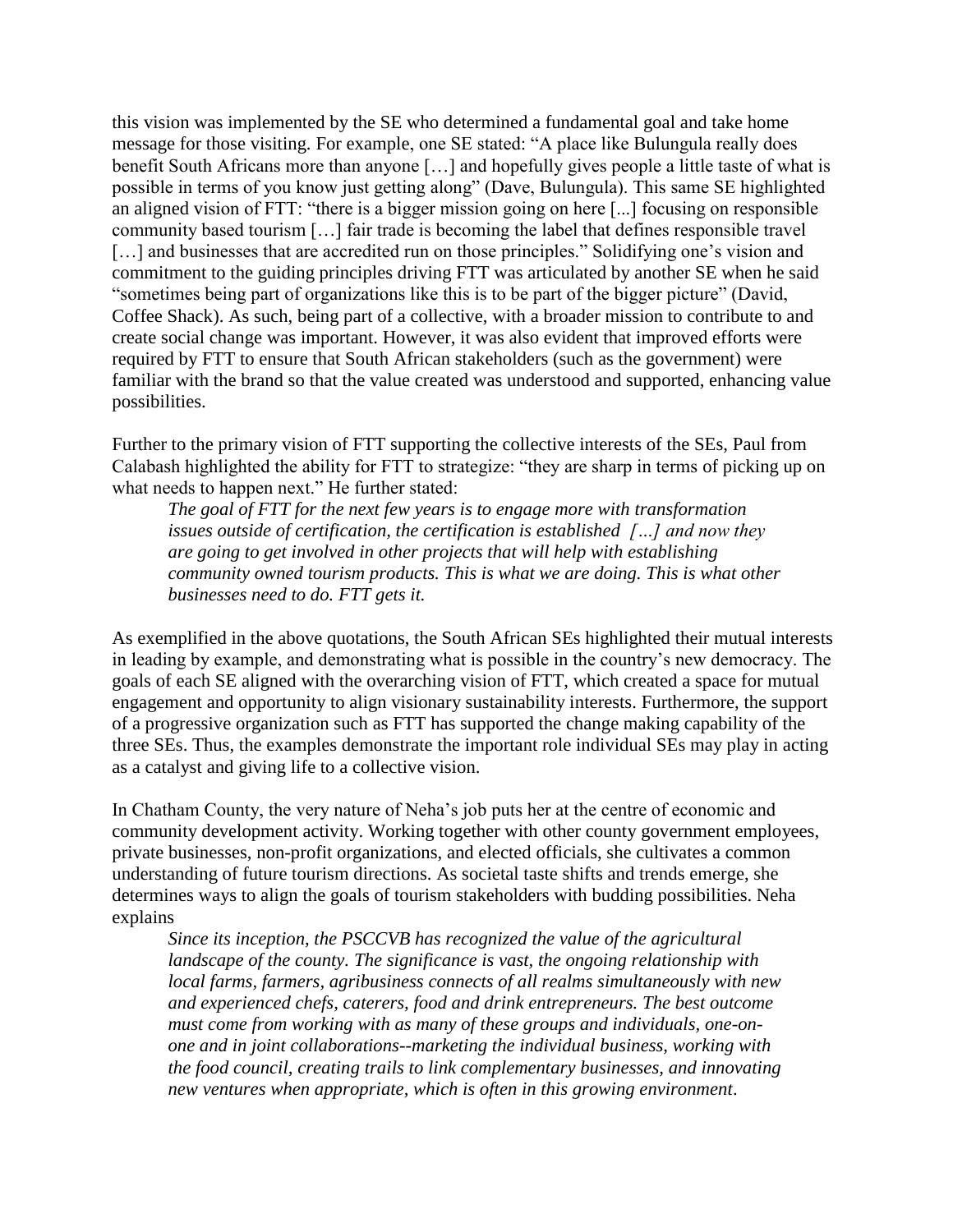Additional food-based growth was spurred by the non-profit organization ANC, which was founded to educate the public on why community efforts focused on sustainability were critical to the success of a rural region (ANC, n.d.). The name of the organization is derived from the Theory of Abundance, which states "that there is enough of everything in this world for all of us, if we are willing to share"; ANC's programs and partners incorporate this outlook into each of their initiatives:

*what we really need, in order to tackle the problems of today, is not to focus just on protecting our own self-interests, coming from a fear-based outlook, but instead to keep our eyes and minds open, and to consider how we can pool our talents and resources, work together, brainstorm and come up with the kinds of solutions that can only be borne out of collaboration [...] Doing what is good for the community is also good for ourselves. A strong community makes each of us safer and more able to pursue our own goals in life.* (ANC, n.d.).

In the case of Killorglin in Co. Kerry, Mary played an important role in terms of facilitating the development of a common vision and objectives. She chaired *The Gathering* Steering Committee, which invited

"one hundred different people around the community involved in different *businesses and organizations [to attend] a kind of ideas workshop'. At this meeting, a key issue discussed was that while the famous Puck Fair has been run for more than 400 years and is a key tourist attraction, it was felt that it "dominate[d] our calendar, so people […] wait[ed] to visit during Puck [...] and the rest of the year [...] merges as a whole range of weekends [...] and there was a need to spread out our calendar a little bit in terms of being ready for tourists."* 

Thus, the decision was made to "move away from just the Puck Fair" and "rather than having individual events spread across the year, to put them together". Five weekends with separate events were chosen and individual committees ran the events. For example, over the last few years, an Arts festival runs on the bank holiday weekend in June and a Food festival in September. The actions of this SE have resulted in a much clearer vision and strategy for tourism development for the town. Accordingly, Mary played a catalyst role as she saw herself 'as a chair or convenor [and it was important to her that] people felt that they owned the idea'. One key informant said that "all of the parts were there but it needed some spark. It needed a driver".

All of the SEs discussed are visionaries who have played an important catalyst role in developing and implementing a collective vision. In the South African case, the vision is bigger than the local destination, but is a 'lived' ethos demonstrated and passed onto the broader community and visitors through the individual enterprises. Neha continually worked with new and old community members to forge a collective tourism vision in the case of Chatham, and Mary called the meeting that brought people together in the case of Killorglin. Haven-Tang and Jones (2012) note that leaders and followers are mutually important; in each of the cases presented, it is clear that SEs demonstrated leadership roles that resulted in the development and maintenance of a collective vision that is implemented by stakeholders in the destination.

#### *2.4.3 Network architect*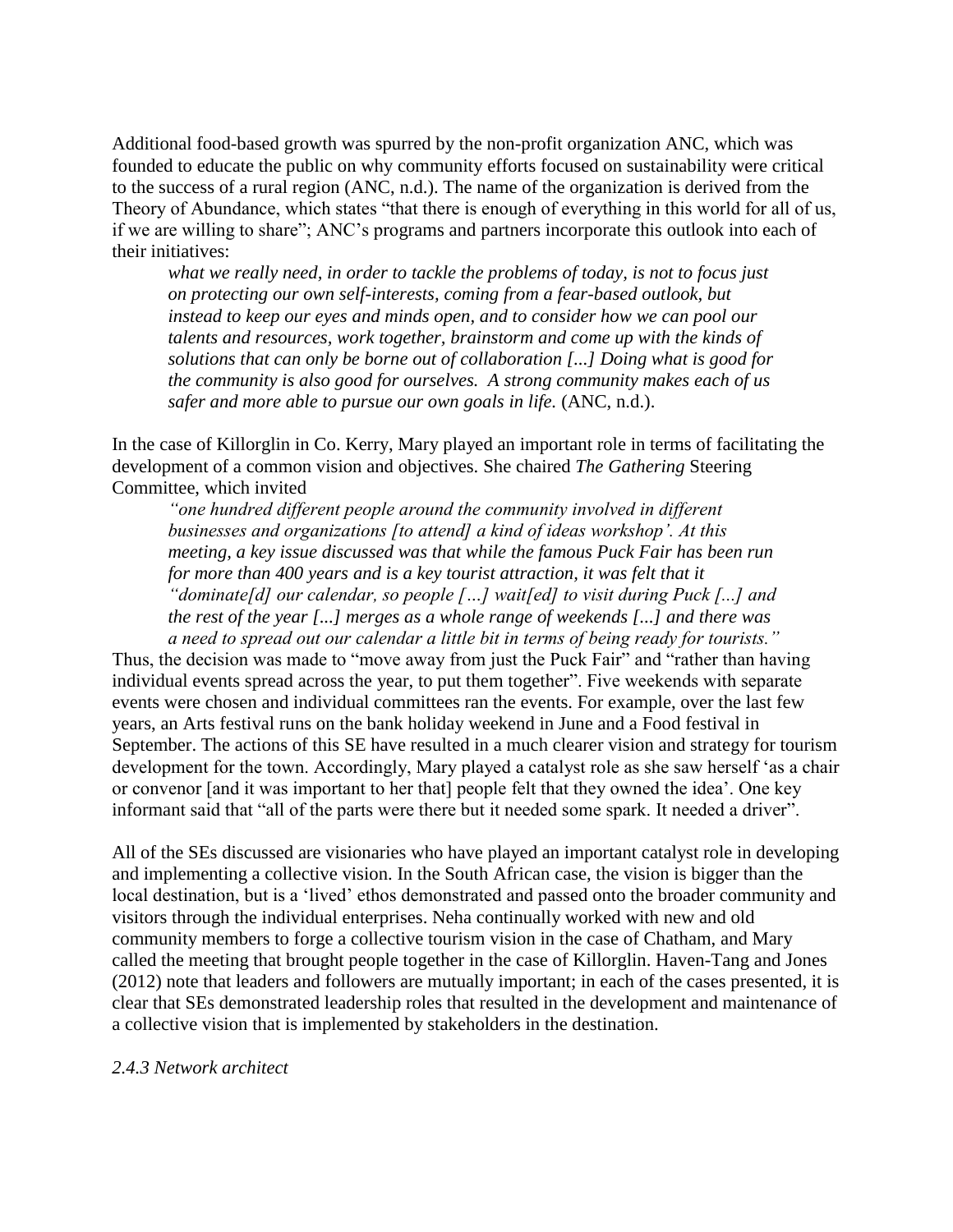The importance of networks to a rural economy and to rural tourism entrepreneurs (and entrepreneurs in general) has been well-documented (e.g. Thompson, 2002). Kline and Milburn (2010, p. 330-1) note:

*networks that link entrepreneurs to capital, suppliers, employees, partners, and customers are the foundation of the ongoing operation and growth of a venture. Networks should be regional and operate 'in all directions', up and down the supply chain. They should create overlaps among industry sectors and public, private, and non-profit enterprises. And finally, existing networks should be welcoming to new members, whether they are new to a particular industry, or to the community. Particularly useful to rural entrepreneurs are networking/mentoring programs that link established and nascent or growing entrepreneurs.* 

Often, the SE must not only maintain their own networks, but also create new networks to benefit the larger project or area.

In rural destinations, stakeholders have historically worked within networks related to their particular areas of expertise. Some of these areas are divided by economic sector (e.g., technology, education, retail); yet, others are formed by communities of principles or 'social worlds.' Social worlds are informal and formal associations occurring in our personal and professional lives; within rural development, social worlds are embedded within economic actions and outcomes and business activity is likewise embedded in social relationships and political realms (Clarke, 1991). SEs operate in their own typical and expected professional circles; however, to achieve their goals and to maximize the positive externalities brought on by their organizations, they each intentionally set out to expand their own network, connect existing networks, and/or create new networks. In so doing, they often create social capital.

#### The website for *Angelina's Kitchen* boasts of their local farmer partners

(http://www.angelinaskitchenonline.com/our-farmers/); over 35 farm operations benefit from the restaurant. Angelina and John have much more than a supplier-vendor relationship, they have become a catalyst for farmers, families, and organizations interested in eating and supporting the mission of healthy food. As a restaurateur, Angelina is continuously building networks for herself and for her constituents; her restaurant serves as a gathering place for a cross-section of the community. She notes: "I network all day long. It's important to work with others. Being open to collaboration and fostering that in others."

Additionally, starting ANC in 2003 was a way to formalize a collective vision "where people increasingly meet their needs locally and sustainably" (ANC, "Mission and Vision", n.d.) that Tami and others had for the community. While tourism was not an explicit direction at the outset, it grew to become a vital part of their outreach and impact and one means for fulfilling their mission (ANC, n.d.). The ANC draws together like-minded people who may not have previously known each other. The offices are located on a rural tract of land in the county that is convenient to the county's largest town. The space allows ANC and partners to run natural resource based initiatives, but also provides a setting for many community-based events, including an annual Pepper Festival, a 5K run, several Do-It-Yourself classes, and sustainability workshops and tours (ANC, n.d.). The land serves as a 'campus' and 'incubator', allowing startup businesses and non-profit initiatives to evolve in a collaborative setting that builds social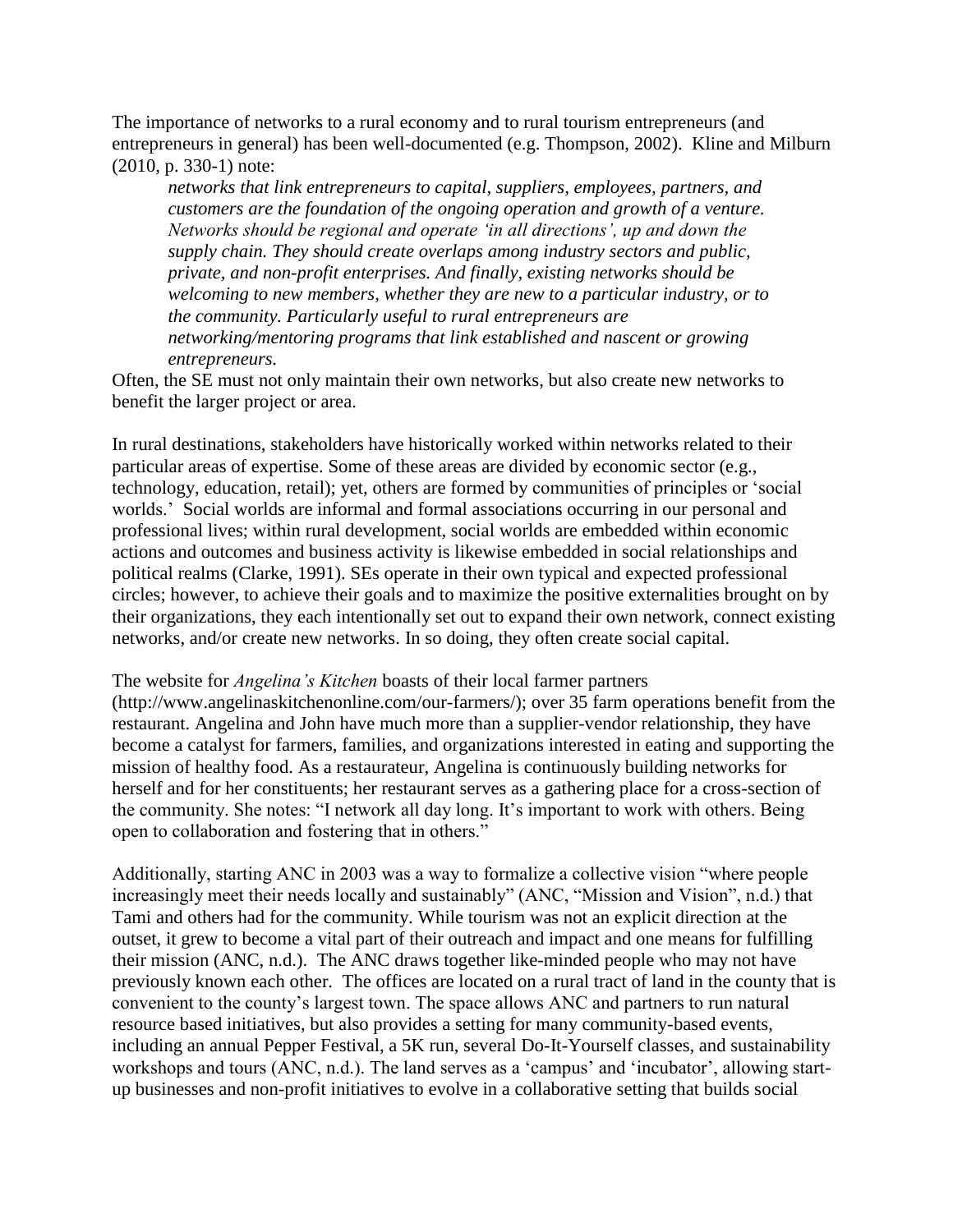capital and innovation. Operations are undergirded with a tone of transparency, collaboration, positivity, and fun, but always point in the direction of sustainability and community resilience. Tami leads by providing the setting and tone for these programs and dozens of others to emerge; she consults with dozens of organizations and individuals on their goals and vision, most often effectively weaving them into a common direction for the county and beyond.

*Sometimes we dream up our own ideas, like our new Small House Contest. Sometimes a community member comes to us for advice, and a new project grows out of that request for help, like our Climate Change Adaptation Conference for farmers. Sometimes someone has a great idea but needs our support to make it happen, like many of our DIY Sustainability Workshops, or our Fiscal Sponsorship Program that takes fledgling non-profits under our wing to help them get off the ground. And sometimes we hear about something people are doing elsewhere that we think would be a great addition to our own community, like starting our own Pecha Kucha Night series, an idea-sharing slide show event*  (ANC, "History of Abundance," n.d.).

Similar to ANC in Chatham County, the inaugural FTT certification has attracted entrepreneurs and managers from all over Southern Africa. In the case of the three geographically isolated SEs along the Eastern Cape, their affiliation with FTT provided a common interest that stimulated collaboration. For example, David said "we work quite closely with some of the backpackers in the area and we exchange ideas" (Coffee Shack). The relatively close proximity to other FTT businesses was highlighted by Paul when he said

*there is a synergy, there is opportunity to work with other fair trade businesses as there are a cluster of accommodation establishments and fair trade activities in this area of the country and fair trade is certainly trying to facilitate synergies […] in co-operating with certain inbound tour operators internationally we have a very good relationships with companies who package all the fair trade products into itineraries* (Calabash Tours).

Further building on the synergies highlighted between SEs, Dave referred to supporting other FTT businesses based on their collaboration and similar business and social goals. For instance,

*we send people to the other FTT businesses that we have seen ourselves […] we have suggested that we have meetings at locations to check them out and get to know the people […] its best to see these places in action and then recommend them […] word of mouth is probably 90% of our business* (Bulungula).

An interest in developing one's network was noted by the informants, as was considering networking from a perspective of scale locally, nationally and internationally, as indicated by Paul.

The emergence of SEs in response to *The Gathering* strategy (Mottiar, 2016) resulted in many individuals in rural areas coming together to focus on how to attract people to their area. This has resulted in "collaboration and more connection between community groups" and a sense that "we are all trying to achieve the same thing". Brian, who is one of the founders of the new Kfest arts festival in Killorglin, notes the importance of cooperation, stating that "the town is so small that we can't afford not to work together". Brian is an example of a SE who does not run a business in a traditional sense but instead has used entrepreneurial skills to recognize a potential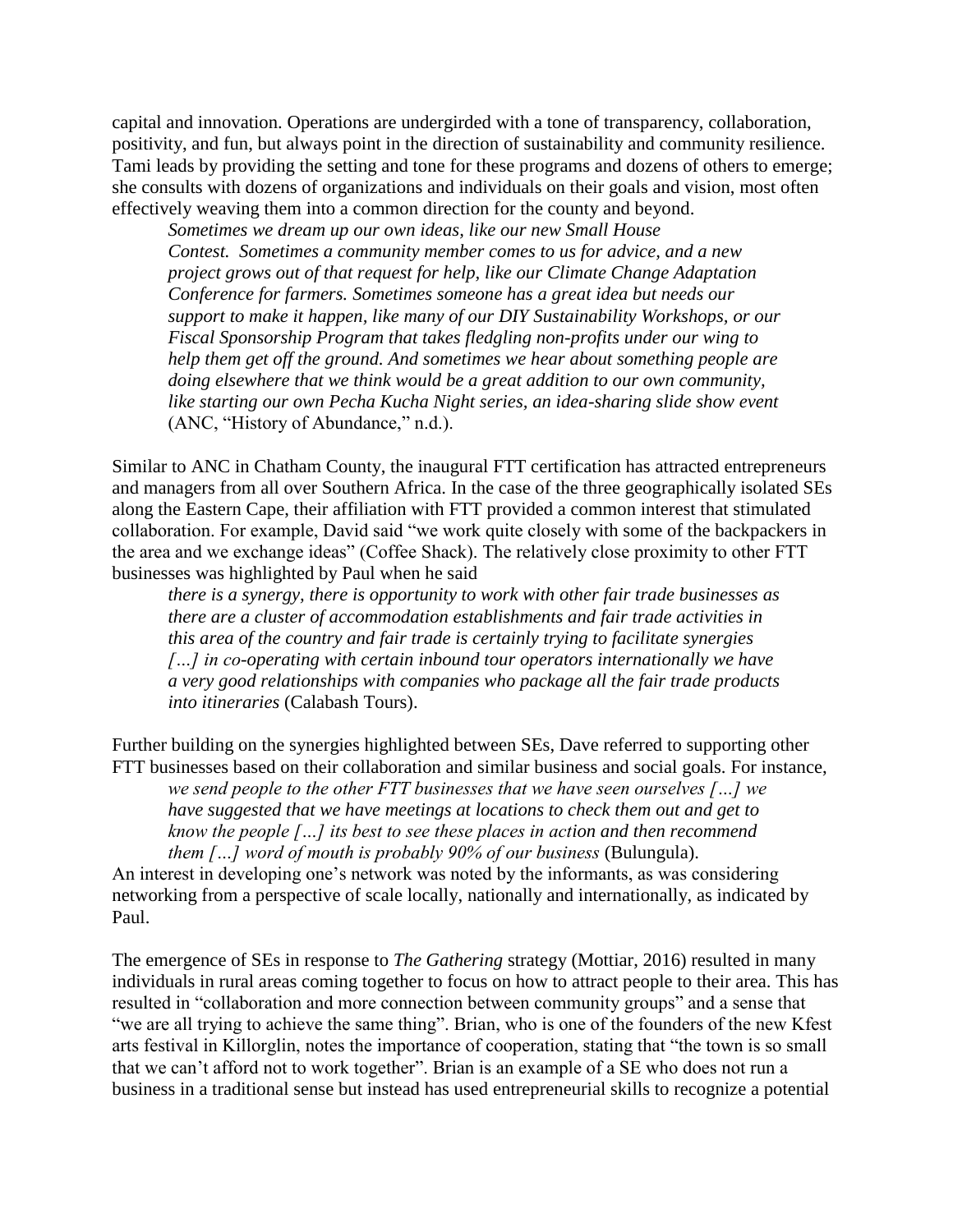product (festival), establish a committee, and organize an event that attracts approximately 8,500 people. In so doing, he has risked his time and reputation. He plays an important role in building partnerships in the town: as a retired teacher, he is well known and has been involved in local drama groups. He was involved with the Puck committee since 1984 and only stopped his involvement when he became Chairman of the community council. In his role now as Chairman of Kfest, he says "we are lucky in Killorglin, we all seem to row in together". For this new festival, he has regularly contacted the chairperson of the Puck festival for advice and he is "good friends with the chairman of Flavour", the other new food festival in the town, and they "often help each other out".

What these cases have identified is the key role that SEs play as network architects. As in discussions of the previously identified roles, the nature of the role differs according to the SE. David in the Eastern Cape highlighted the importance of exchanging ideas, and Dave highlighted the need to learn about the work of others in order to support them. In Chatham, the ANC creates a physical and social space in which cooperation is facilitated and encouraged and Brian in Killorglin uses his personal contacts to create a network to further his social objectives. As network architects, these SEs develop and sustain networks on various scales, as highlighted by Paul (locally, nationally and internationally), and bridge constituents (farmers, residents, tourists, organizations, elected officials). As such, they have an impact across a broad range of stakeholders in the destination and beyond. The networks of the SEs in these cases have provided access to information, people, support, and ideas and have developed social capital in all three destinations.

## *2.5 Discussion and development of framework*

In addition to identifying these three roles sustained by SEs in rural destinations, an objective of the research was to explore how these roles can influence and interact with one another. As Figure 1 depicts, one SE role can influence other activities and roles within the destination. For example, the visionary role relates to the network architect role. In the case of Neha, the destination vision emerged from a loose network of people who were interested in food and sustainability and once the common vision was established, it was recognized that a formal network was needed in order to implement and sustain this vision. Neha plays the role of opportunist, catalyst, and network architect in her rural area. The connection between the opportunist and visionary roles are evident in the case of Paul, as he identified the opportunity of being part of FTT, which guides his everyday operations, as an opportunity to fulfil his vision for a better South Africa. In the case of Puck Fair networking at the original event organised to discuss the future of tourism in the village led to identifying the opportunity of organising more events. These new events were supported by knowledge and information from others in the local network. This shows the complex nature of the roles the SEs play and the way that these different roles can support and also act as triggers for additional roles in the destination.

Figure 1 encompasses our emerging theory on *Social Entrepreneurs in Rural Destinations*, emphasizing the three roles of SE as well as some of the ways these roles interconnect. The development of this framework was a key objective of this research as it not only brings clarity to these findings but also acts as a foundation upon which further research can be developed.

*Insert Figure 1 about here*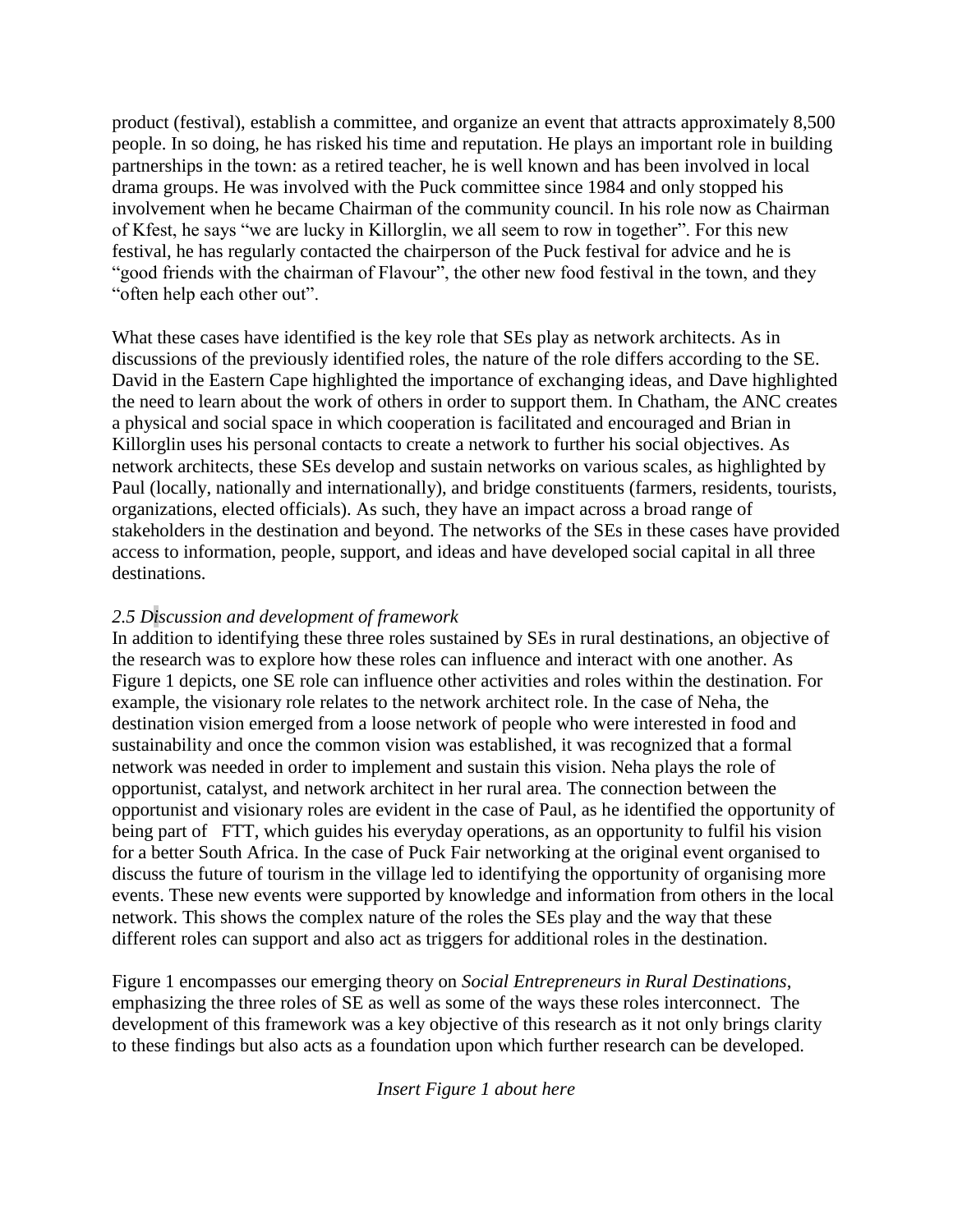Notably, SEs can come from, and focus on, various vantage points within the community. In the case of Neha and Mary, their official position is one at the destination 'level', whereas Angelina, Dave, and David represent individual businesses with a social bottom line. John, Brian, and Tami are SEs in the 'traditional' sense—they are from the non-profit or volunteer sectors and wished to contribute to the community's quality of life by filling a need they perceived. This reflects the earlier discussion of the variety of types of SEs evident in the literature. The inductive approach of this research has facilitated the development of theory, not only relating to specific roles of SEs, but also how these roles inter-relate. The research approach meant that the complexity of their roles was uncovered as the research developed (Ketokivi & Choi, 2014).

While some of the SEs within this research engaged in all three roles, in other cases they focused on one. For some, the role emerged as a way to address a problem that they identified in the destination (e.g. Tami); for example, to encourage social cohesion (e.g., John and Mary) or alleviate poverty (e.g. Dave and Neha). In others, the role evolved unintentionally as the SEs' activities and involvements morphed into something that addressed a bigger social issue (e.g. Angelina). So while it is clear that SEs do play a role in rural destination development, the roles they play can vary in different situations and destinations. Furthermore, in some cases SEs stimulate action among others to play complementary roles. In the case of Killorglin, Mary developed the collective vision for tourism in the area, but this is now sustained by others who organize specific events and develop networks (e.g. Brian) in order to realize this vision.

Another key finding of the research is the differences that can exist between SEs in terms of motivation. Relative to the lack of specific definition for a SE, it seems that there are a variety of SEs who are motivated by different factors. Some are motivated by the desire to encourage more tourists to the local area (e.g. Mary) specifically as an educational tool to demonstrate what is possible (e.g. Dave) while others are motivated by the desire to address a social problem such as social cohesion or food or environmental awareness (e.g. John and Angelina) and utilize tourism to achieve this objective. Further research is required so that a taxonomy of SEs in tourism is developed to allow us greater insights of this important stakeholder.

## **3.0 CONCLUSIONS**

The key finding of our cross-case analysis is that SEs play a vital role in rural destination development. Our paper has demonstrated rural SEs are a significant force in identifying the tourism potential in rural destinations (opportunists), catalyzing a collective vision, and operating as network architects to achieve social objectives, in three destinations, differing in geographical and social contexts. Our findings indicate that rural SEs are likely to be a feature of many destinations worldwide. Thus, it is important that SEs become part of the destination discourse in order to better understand the social objectives of communities transitioning from agriculture to tourism economies.

Our paper identified the roles of SEs as opportunists, catalysts, and network architects. Just as Komppula (2014, p.361) argued the importance of "innovative, committed and risk-taking entrepreneurs" for destination development, this research reveals that the same can be said for SEs. These roles are vital in the development and functioning of rural tourism destinations in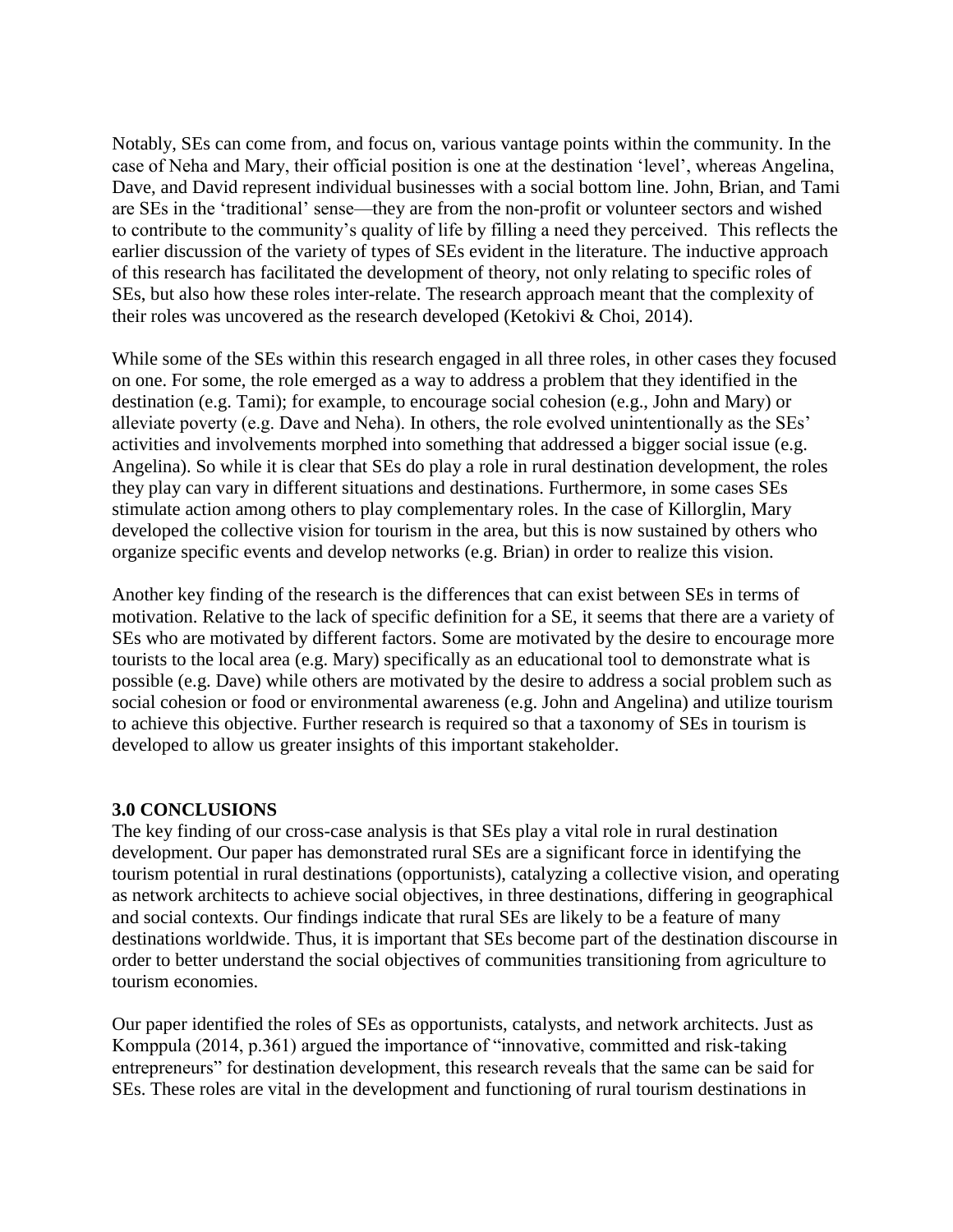terms of identifying tourism potential, encouraging others to be part of the development activity, and developing networks. Without such actions, the destination and local tourism products would be unlikely to emerge or evolve. Beyond the SE discussion, this finding also highlights the potential for research and discussion around the roles required within destinations and networks to ensure future development, as well as which stakeholders play these roles and why.

There are some limitations of this research to note. Firstly, the research is based on three destinations and nine SEs. While similarities across the cases are evident, a greater scope of research in different situations (e.g., urban, less developed economies, destinations at different points in their lifecycle), different types of SEs (e.g., across a range of ages, years of activity, background) would further enhance our knowledge. Secondly while this research has identified three roles, and the fact that the research was conducted in three different contexts provides a strong underpinning for these findings, it is possible that further studies may highlight additional roles which will add to the theory presented here.

The research highlights several areas deserving of further attention. In particular, future research may focus on questions such as: Do the SE roles change over time? Is the existence of SEs in a destination related to the successful development of the destination? How are SEs situated in urban and rural contexts similar and/or different? Do the SE roles evolve as the destination develops, and if so, how is this transition managed? How do SEs best relate to other stakeholders in tourism destinations? How do they relate to other SEs?

The implications of this research are multifold. Firstly from an academic perspective, our analysis shows that we need to include SEs in our rural tourism lens as a key stakeholder. Secondly, we have begun to generate a theory of rural SE; now it must be tested in other contexts to determine similarities or differences with our findings on rural SEs. From a practical perspective, there are implications in considering how SE's actions may be encouraged or impeded by local policy and other parts of the entrepreneurial ecosystem. In terms of destinations, the analysis of the SEs in this study indicates the extent of influence that these individuals may have, not only in terms of destination development and growth, but in terms of the very fabric of how the local society, community and area operates. Finally in terms of the broader literature, this research highlights that the actions a SE takes to achieve his/her social objectives can have secondary effects on other SEs, entrepreneurs, policy makers, local environments and economic sectors, an actuality not considered in the SE literature to date.

The objectives of this paper were to investigate the roles of SEs in rural destination development and build theory in this regard. Our findings revealed the important roles of SEs, in terms of identifying opportunities, acting as a catalyst for action, and being network architects. This has significant consequences for our thinking in terms of rural destination development not only indicating that SEs must be included as key stakeholders and activists who must not be forgotten in our analysis of rural tourism; but also revealing the importance of these roles in terms of initiating ideas, bringing stakeholders together, effecting social change and developing a common vision. Without SEs, rural tourism destinations would be very different places and this research has shaped the foundation of a theory regarding rural SEs that further research can build upon.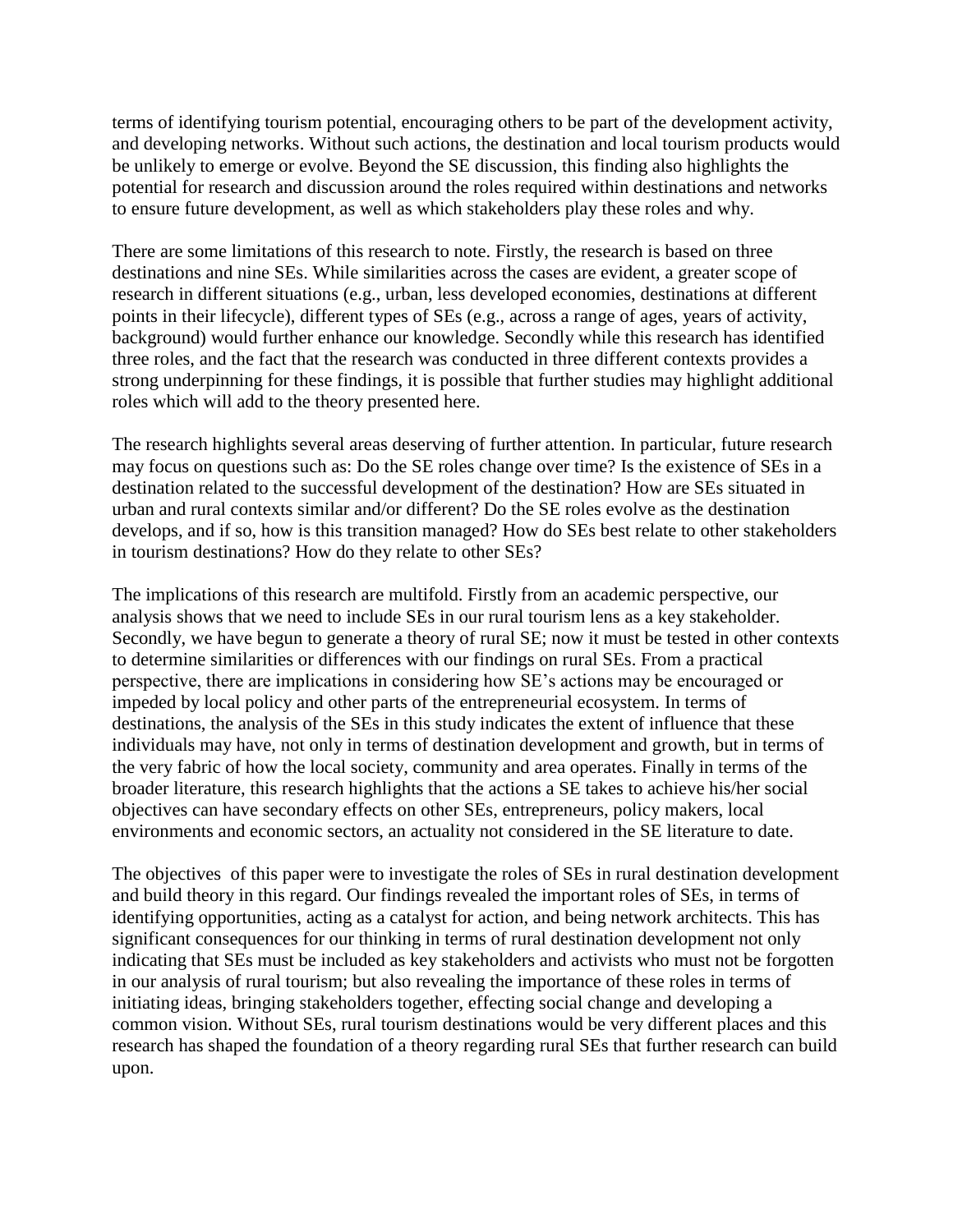## **References**

Abundance North Carolina (ANC). (n.d.) *Mission and Vision; What we do; What does "Abundance" really mean?. Abundance North Carolina.* Retrieved on June 3, 2016 fro[m](http://abundancenc.org/about/our-philosophy/what-does-abundance-really-mean/) [http://abundancenc.org/](http://abundancenc.org/about/our-philosophy/what-does-abundance-really-mean/)

Ainley, S., & Kline, C. (2014). Moving beyond positivism: reflexive collaboration in understanding agritourism across North American boundaries. *Current Issues in Tourism*, 17(5), 404-413.

Alegre, I., & Berbegal-Mirabent, J. (2016). Social innovation success factors: hospitality and tourism social enterprises. *International Journal of Contemporary Hospitality*, 28(6), 1155-1176.

Altinay, L., Sigala, M., & Waligo, V. (2016). Social value creation through tourism enterprise. *Tourism Management* 54, 404-417.

Andersson, T., Carlsen, J., & Getz, D. (2002). Family Business Goals in the Tourism and Hospitality Sector: Case Studies and Cross-Case Analysis from Australia, Canada, and Sweden. *Family Business Review*, 15, 89-106.

Austin, J., Stevenson, H. & Wei-Skillern, J. (2006). Social and commercial entrepreneurship: Same, different, or both? *Entrepreneurship Theory and Practise,* 30(1), 1-22.

Beritelli, P (2011). Cooperation among prominent actors in a tourist. *Annals of Tourism Research*, 38, 607-629.

Boluk, K., Cavaliere, C., Higgins-Desbiolles, F., (2017). Critical thinking to realize sustainability in tourism systems: reflecting on the sustainable development goals. *Journal of Sustainable Tourism*, 25(9), 1201-1204.

Boluk, K. (2015). Fair Trade Tourism. In C. Cater and B. Garrod, *The Encyclopedia of Sustainable Tourism*. Wallingford: CABI.

Boluk, K. and Mottiar, Z. (2014). Motivations of social entrepreneurs: Blurring the social contribution and profits dichotomy. *Social Enterprise Journal*, 10(1), 53-68.

Boluk, K. (2011). Revealing the Discourses White Entrepreneurial Motivation in Black South Africa. *Tourism Planning and Development*, 8(2), 199-213.

Bosworth, G. & Farrell, H. (2011) Tourism Entrepreneurs in Northumberland. *Annals of Tourism Research,* 38, 1474-1494.

Chatham County. (n.d.). *Population and Income Information*. Chatham County, North Carolina [Government]. Retrieved on June 1, 2016 from <http://www.chathamnc.org/Index.aspx?page=26>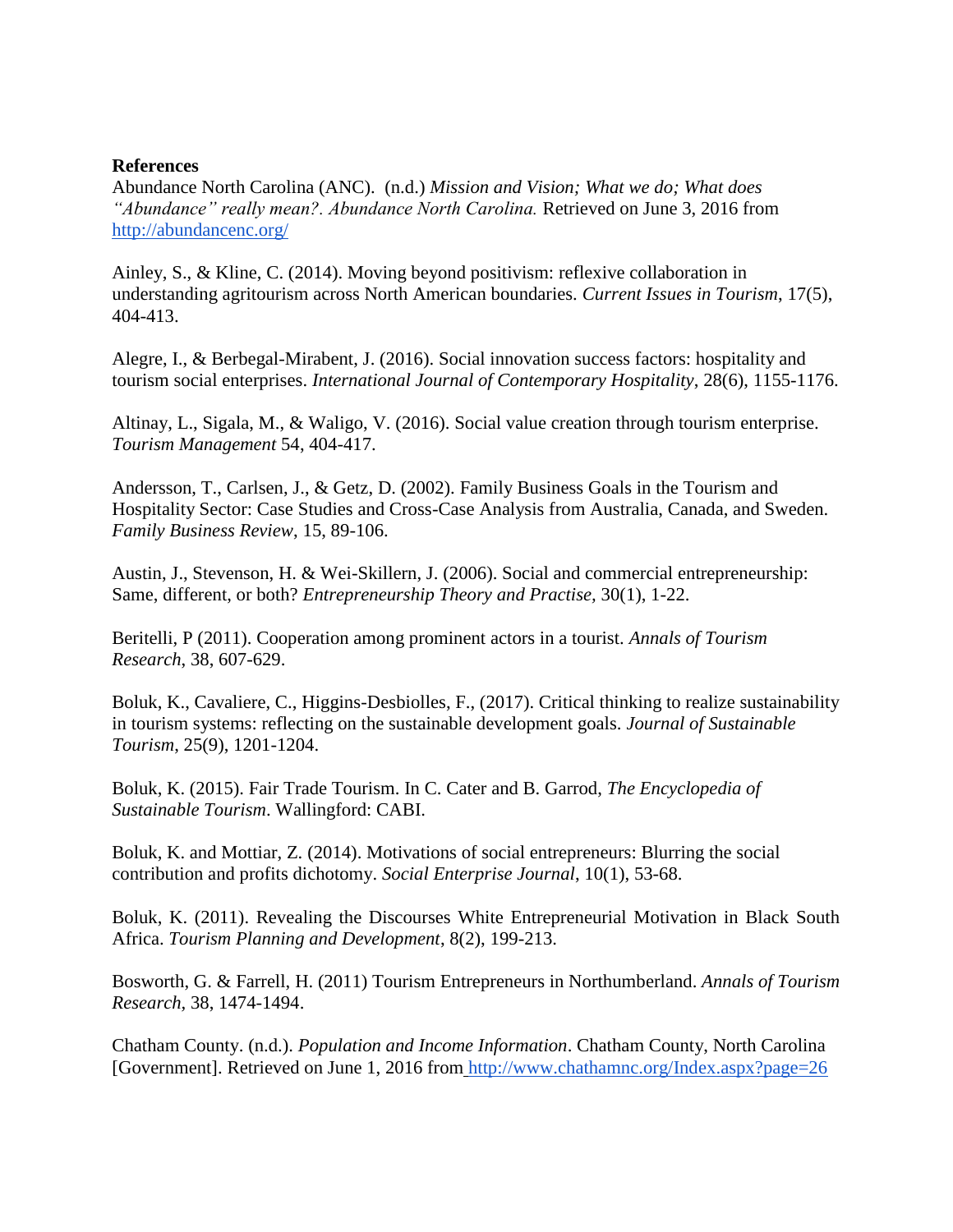Clarke Adele, E. (1991). Social Worlds/Arenas Theory as Organizational Theory in D. R. Maines (ed.) *Social Organization and Social Process: Essays in Honor of Anselm Strauss.*  Hawthorne, NY: Walter de Gruyter, Inc.

Central Statistics Office. (2016). *Census of Population* 2016, Preliminary Results [http://www.cso.ie/en/releasesandpublications/ep/p-cpr/censusofpopulation2016](http://www.cso.ie/en/releasesandpublications/ep/p-cpr/censusofpopulation2016-preliminaryresults/geochan/) [preliminaryresults/geochan/](http://www.cso.ie/en/releasesandpublications/ep/p-cpr/censusofpopulation2016-preliminaryresults/geochan/)

Covin, J. G., & Slevin, D. P. (1989). Strategic management of small firms in hostile and benign environments. *Strategic Management Journal*, 10: 75-87.

Dees, J.G. (1998). *The meaning of social entrepreneurship*. Stanford: Stanford University Graduate School of Business.

Dollinger, M.J. (2008). *Entrepreneurship Strategies and Resources* (4<sup>th</sup> ed.) Lombard, Illinois: MARSH Publications.

Eisenhardt, K. M. (1989). Building theories from case study research. *Academy of Management Review*, 14(4), 532-550.

Eisenhardt, K. M., & Graebner, M. E. (2007). Theory building from cases: Opportunities and challenges. *Academy of Management Journal,* 50(1), 25-32.

Ergul, M. & Johnson, C. (2011). Social entrepreneurship in the hospitality and tourism industry: an exploratory approach. *Consortium Journal of Hospitality & Tourism*, 16(2), 40-46.

Gorman, C. & Mottiar, Z. (2015) Economic Recession as a Catalyst to Increased Collaboration in Rural Tourism. In D. Gursoy, M. Saayman, & M. Sotiriadis (eds.) *Collaboration in Tourism Businesses and Destinations: A Handbook*. Bingley, UK: Emerald.

Haven-Tang, C., & Jones, E (2012). Local leadership for rural tourism development: A case study of Adventa, Monmouthshire, UK. *Tourism Management Perspectives,* 4, 28-35.

Hegarty, C., & Przezborska, L. (2005). Rural and agri-tourism as a tool for reorganising rural areas in old and new member states ? A comparison study of Ireland and Poland. *International Journal of Tourism Research*, 7, 63-77.

Jaafar, M., & Rasoolimanesh, S.M. (2015). Tourism growth and entrepreneurship: Empirical analysis of development of rural highlands. *Tourism Management Perspectives*, 14, 17-24.

Johns, N. & Mattson, J. (2005). Destination development through entrepreneurship: a comparison of two cases. *Tourism Management,* 26, 605-616.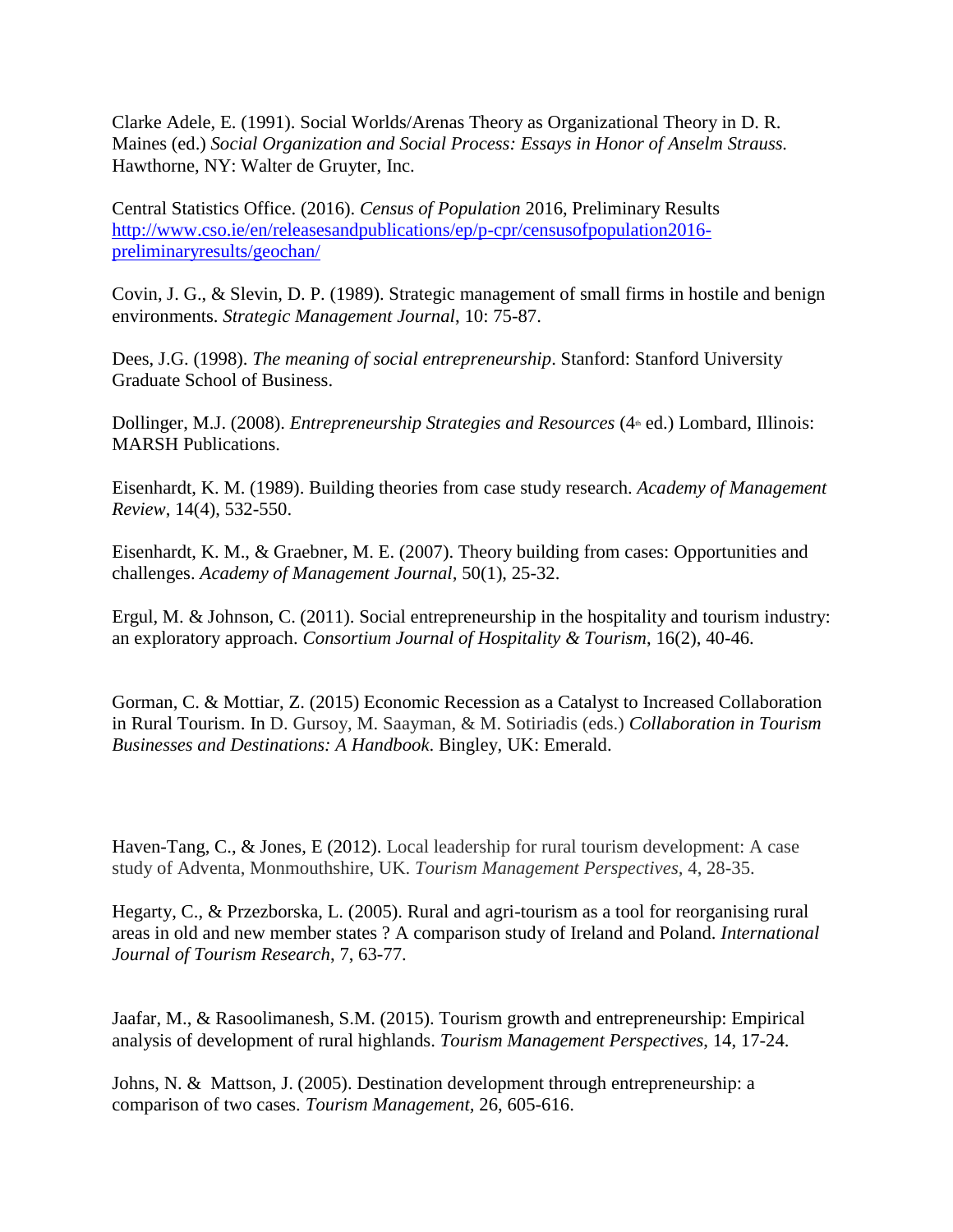Jordan, E. (2015). Planning as a coping response to proposed tourism development. *Journal of Travel Research*, 54(3), 316-328.

Ketokivi, M., & Choi, T. (2014). Renaissance of case research as a scientific method. *Journal of Operations Management, 32*(5), 232-240.

Kimbu, A.N., & Ngoasong, M.Z. (2016). Women as vectors of social entrepreneurship. *Annals of Tourism Research*, 60, 63–79.

Kline, C. & Milburn, L.A. (2010). Ten categories of entrepreneurial climate to encourage rural tourism development. *Annals of Leisure Research*, 13(1/2), 320-348.

Koh, K and Hatten, T (2002). The Tourism Entrepreneur: The Overlooked Player in Tourism Development Studies. *International Journal of Hospitality & Tourism Administration,* 3, 21-48.

Komppula, R. (2014). Role of individual entrepreneurs in the development of competitiveness for a rural tourism destination – A case study. *Tourism Management*, *40*, 361-371.

Lashley, C., & Rowson, B. (2010). Lifestyle businesses: Insights into Blackpool's hotel sector. *International Journal of Hospitality Management*, *29*(3), 511–519.

Licht, A.N. & Siegel, J.I. (2006). The Social Dimensions of Entrepreneurship. In M.Casson & B. Yeung (eds.). Oxford Handbook of Entrepreneurship: University Press.

McGehee, N.G. Knollenberg, W. & Komoowski, A. (2015). The central role of leadership in rural tourism development: a theoretical framework and case studies. *Journal of Sustainable Tourism, 23*(8-9):1277-1297.

Miller, T. L., Grimes, M.G., McMullen, J.S., & Vogus, T.J. (2012). Venturing for others with heart and head: How compassion encourages social entrepreneurship. *Academy of Management Review*, 37(4), 616-640.

Mottiar, Z. & Boluk, K. (2017). Understanding how social entrepreneurs fit into the tourism discourse. In P. Sheldon & R. Daniele. *Social Entrepreneurship and Tourism*. Cham, Switzerland: Springer. 117-134.

Mottiar, Z. (2016). Exploring the motivations of tourism social entrepreneurs, *International Journal of Contemporary Hospitality Management Special Issue on Social Entrepreneurship*. 28(6), 1137-1154.

Mottiar, Z. (2015). The importance of local area as a motivation for cooperation among rural tourism entrepreneur. *Tourism Planning and Development,* 12, 1-16.

Mottiar, Z., Quinn, B., & Ryan, T. (2014). *A study of community impacts of the Gathering in Counties Kerry and Westmeath* [report]. Failte Ireland.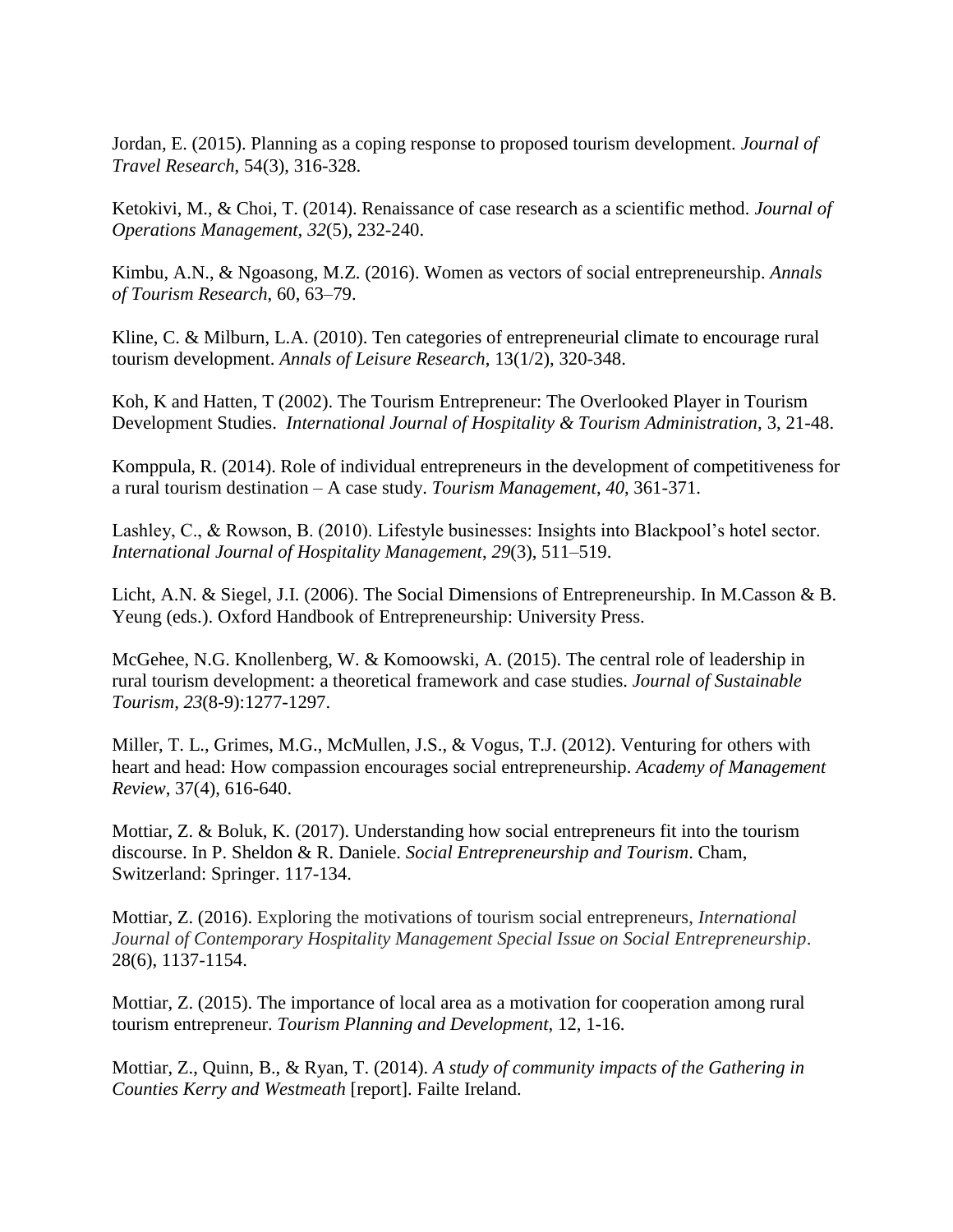Nicholls, A. (2010). The legitimacy of social entrepreneurship: reflexive ismorphism in a preparadigmatic field. *Entrepreneurship Theory & Practice*, 34(4), 611-633.

Okumus, F., Chen, P. J., Barber, N. A., Chan, W. & Legrand W. (2016). Guest editorial: social entrepreneurship in hospitality. *International Journal of Contemporary Hospitality Management*, 28(6), 1074-1075.

Pavlovich, K. (2003) The evolution and transformation of a tourism destination network: the Waitomo Caves, New Zealand. *Tourism Management*, 24(2), 203-216.

Perrini, F. (2006). Social entrepreneurship domain: setting boundaries. In F. Perrini (eds.). *The new social entrepreneurship what awaits social entrepreneurial ventures?* Cheltenham, UK: Edward Elgar.

Pittsboro-Siler City Convention and Visitors Bureau (PSCCVB) (n.d.) *Explore*. Retrieved on June 1, 2016 from<http://visitpittsboro.com/activity/explore/>

Power, S., Di Domenico, M, & Miller, G. (2017). The nature of ethical entrepreneurship in tourism. *Annals of Tourism Research*, 65, 36-48.

Ritchie, J.R.B. & Crouch, G.I. (2003). *The Competitive Destination: A Sustainable Tourism Perspective*. Wallingford, UK: CABI Publishing..

Russell, R., & Faulkner, B. (2004). Entrepreneurship, chaos and the tourism area lifecycle. *Annals of Tourism Research*, 31(3), 556-579.

Ryan, T., Mottiar, Z., & Quinn, B. (2012). The dynamic role of entrepreneurs in destination development. *Tourism Planning and Development*, 9, 119-131.

Shaw, G., & Williams, A. M. (1998). Entrepreneurship, small business culture and tourism development. In D. Ioannides & K. G. Debbage (Eds.), *The economic geography of the tourist industry* (pp. 235–255). London: Routledge.

Sheldon, P and Daniele, R (2017) Social Entrepreneurship and Tourism: Philosophy and Practice. Switzerland: Springer:

Sigala, M. (2016). Learning with the market. *International Journal of Contemporary Hospitality Management*, 28(6), 1245-1286.

Stake, R. E. (2005). *Multiple case study analysis*. New York: Guilford Press.